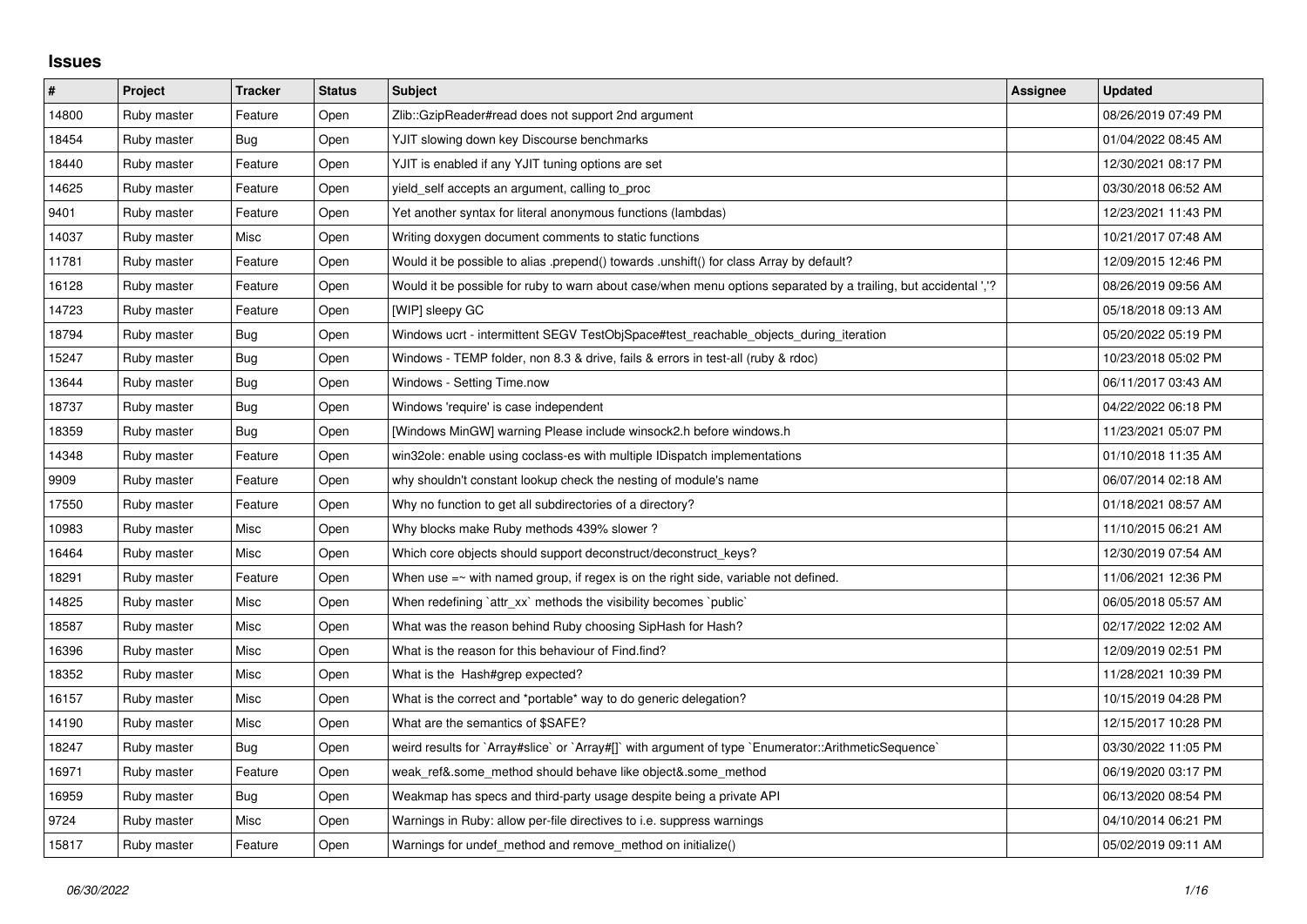| $\vert$ # | Project     | <b>Tracker</b> | <b>Status</b> | <b>Subject</b>                                                                                 | <b>Assignee</b> | <b>Updated</b>      |
|-----------|-------------|----------------|---------------|------------------------------------------------------------------------------------------------|-----------------|---------------------|
| 16755     | Ruby master | Feature        | Open          | warning: `if' at the end of line without an expression                                         |                 | 04/03/2020 11:28 PM |
| 10728     | Ruby master | Feature        | Open          | Warning for Fixnum#size to use RbConfig::SIZEOF['long']                                        |                 | 01/11/2015 04:23 PM |
| 9613      | Ruby master | Feature        | Open          | Warn about unsafe ossl ciphers                                                                 |                 | 09/13/2015 03:27 AM |
| 16507     | Ruby master | Misc           | Open          | =~ vs include? or match?                                                                       |                 | 01/12/2020 11:27 PM |
| 12589     | Ruby master | Feature        | Open          | VM performance improvement proposal                                                            |                 | 02/20/2018 05:00 AM |
| 8404      | Ruby master | Feature        | Open          | virtual, hooked or read only global variabels for ruby only code too                           |                 | 05/14/2013 09:19 PM |
| 14602     | Ruby master | Feature        | Open          | Version of dig that raises error if a key is not present                                       |                 | 05/25/2022 12:02 PM |
| 18376     | Ruby master | Feature        | Open          | Version comparison API                                                                         |                 | 12/30/2021 10:33 AM |
| 12114     | Ruby master | Feature        | Open          | \$VERBOSE = true is being ignored                                                              |                 | 02/26/2016 02:00 PM |
| 18795     | Ruby master | <b>Bug</b>     | Open          | Verbose GC debug output with -DRGENGC_DEBUG=5 causes a crash                                   |                 | 06/08/2022 08:24 AM |
| 9174      | Ruby master | Feature        | Open          | value receiving block for Hash#has_key?                                                        |                 | 11/29/2013 06:33 AM |
| 14079     | Ruby master | Feature        | Open          | Validate argument list without calling method                                                  |                 | 11/07/2017 03:20 AM |
| 12086     | Ruby master | Feature        | Open          | using: option for instance_eval etc.                                                           |                 | 12/29/2019 07:46 PM |
| 12435     | Ruby master | Feature        | Open          | Using connect_nonblock to open TCP connections in Net::HTTP#connect                            |                 | 06/06/2016 12:42 AM |
| 10371     | Ruby master | Feature        | Open          | Use Thread#handle_interrupt in MonitorMixin                                                    |                 | 12/23/2021 11:43 PM |
| 16684     | Ruby master | Feature        | Open          | Use the word "to" instead of "from" in backtrace                                               |                 | 04/10/2020 07:58 AM |
| 12928     | Ruby master | Feature        | Open          | Use socket conect_timeout in net stdlib for open_timeout                                       |                 | 12/02/2019 09:20 PM |
| 18369     | Ruby master | Feature        | Open          | users.detect(:name, "Dorian") as shorthand for users.detect { $ user $ user.name == "Dorian" } |                 | 12/03/2021 02:23 PM |
| 10755     | Ruby master | Feature        | Open          | Use rb_define_alias instead of rb_define_method for rb_cHash                                   |                 | 07/27/2021 11:09 AM |
| 18740     | Ruby master | <b>Bug</b>     | Open          | Use of rightward assignment changes line number needed for line-targeted TracePoint            |                 | 04/27/2022 09:56 AM |
| 14718     | Ruby master | Feature        | Open          | Use jemalloc by default?                                                                       |                 | 03/25/2020 06:38 PM |
| 13881     | Ruby master | Feature        | Open          | Use getcontext/setcontext on OS X                                                              |                 | 09/08/2017 09:13 AM |
| 10251     | Ruby master | Feature        | Open          | URI: Support wildcards (globbing) in no_proxy                                                  |                 | 12/16/2015 05:22 AM |
| 14411     | Ruby master | Feature        | Open          | URI#secure?                                                                                    |                 | 02/11/2018 03:44 PM |
| 17309     | Ruby master | Misc           | Open          | URI escape being deprecated, yet there is no replacement                                       |                 | 11/11/2020 12:52 AM |
| 11690     | Ruby master | Feature        | Open          | Update Hash during multiple assignment                                                         |                 | 12/10/2015 12:26 PM |
| 17562     | Ruby master | Feature        | Open          | Update - E option in --help                                                                    |                 | 01/19/2021 05:38 PM |
| 15413     | Ruby master | Feature        | Open          | unmarkable C stack (3rd stack)                                                                 |                 | 12/15/2018 01:13 AM |
| 18286     | Ruby master | Bug            | Open          | Universal arm64/x86 84 binary built on an x86 64 machine segfaults/is killed on arm64          |                 | 05/26/2022 09:45 PM |
| 15781     | Ruby master | Feature        | Open          | Unify Method List Introspection?                                                               |                 | 04/21/2019 11:16 PM |
| 17825     | Ruby master | Feature        | Open          | Uniformize Float::INFINITY and Date::infinity.new                                              |                 | 05/04/2021 01:43 AM |
| 18510     | Ruby master | <b>Bug</b>     | Open          | Unexpected waiting for console when starting ruby on windows                                   |                 | 01/23/2022 02:53 PM |
| 18013     | Ruby master | Bug            | Open          | Unexpected results when mxiing negated character classes and case-folding                      |                 | 06/29/2021 12:05 PM |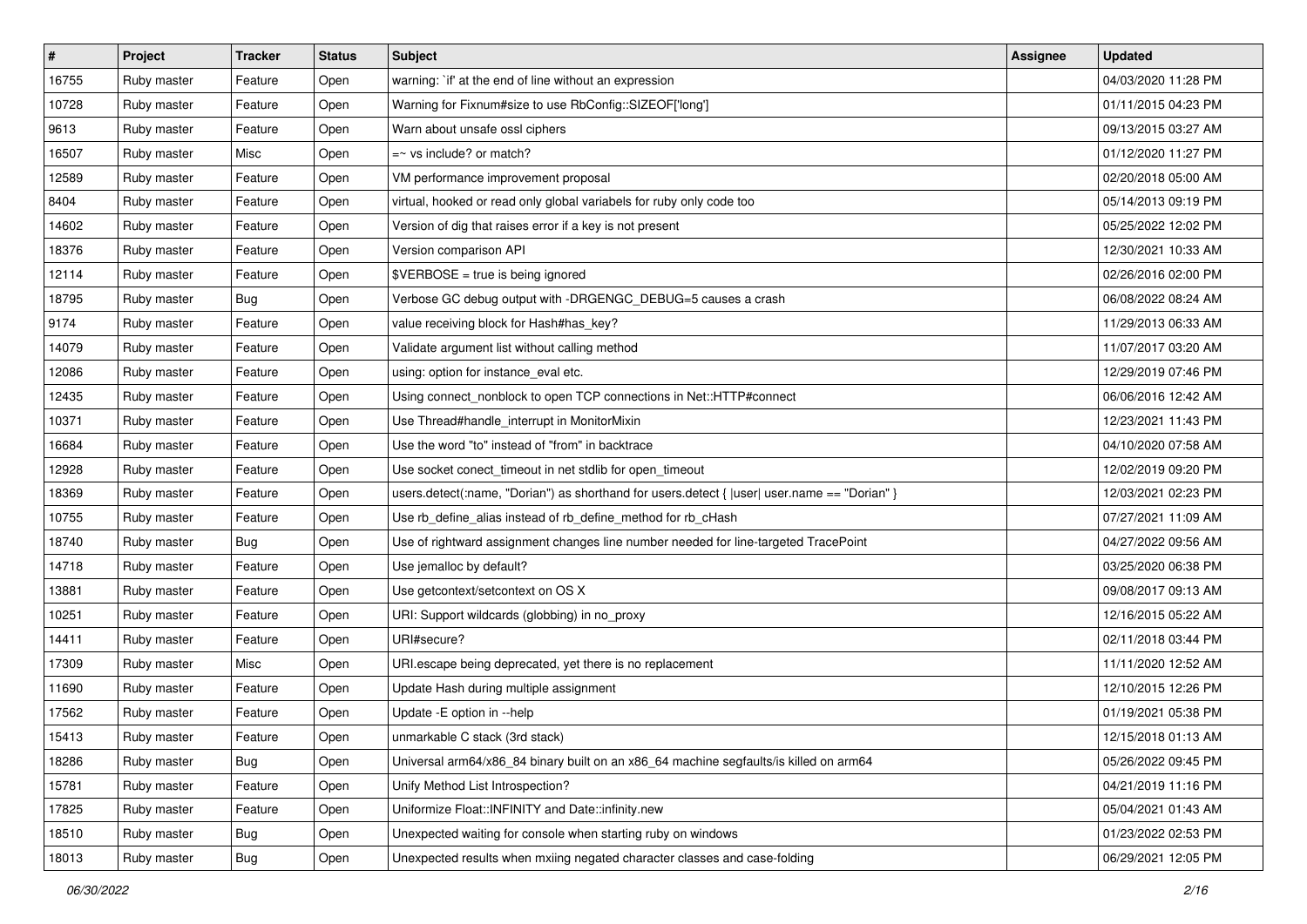| $\vert$ # | Project     | <b>Tracker</b> | <b>Status</b> | <b>Subject</b>                                                                   | Assignee | <b>Updated</b>      |
|-----------|-------------|----------------|---------------|----------------------------------------------------------------------------------|----------|---------------------|
| 18798     | Ruby master | Feature        | Open          | UnboundMethod#==`with inherited classes                                          |          | 05/25/2022 12:32 AM |
| 10879     | Ruby master | Feature        | Open          | UnboundMethod#to_proc                                                            |          | 02/21/2015 07:56 PM |
| 14582     | Ruby master | Bug            | Open          | Unable to use `method entry` and `method return` tracing probes since 2.5        |          | 06/18/2021 06:08 PM |
| 17950     | Ruby master | Feature        | Open          | Unable to pattern-match against a String key                                     |          | 06/15/2021 11:42 AM |
| 12625     | Ruby master | Feature        | Open          | TypeError.assert, ArgumentError.assert                                           |          | 08/10/2016 04:36 AM |
| 16471     | Ruby master | Feature        | Open          | Two feature requests for WeakRef: get original object, callback feature          |          | 01/02/2020 03:44 PM |
| 17566     | Ruby master | Feature        | Open          | Tune thread QoS / efficiency on macOS                                            |          | 01/29/2021 09:16 AM |
| 13763     | Ruby master | Feature        | Open          | Trigger "unused variable warning" for unused variables in parameter lists        |          | 11/28/2017 04:49 AM |
| 18444     | Ruby master | Bug            | Open          | Trapped TSTP causes a locking deadlock in 3.0.3 onward                           |          | 05/26/2022 10:29 PM |
| 10237     | Ruby master | Feature        | Open          | Transform all elements of one Encoding into another Encoding for Array and Hash  |          | 01/05/2018 09:01 PM |
| 8272      | Ruby master | Feature        | Open          | Transfer feature tracking to CommonRuby                                          |          | 12/23/2021 11:40 PM |
| 15031     | Ruby master | Feature        | Open          | T_RANGE for testing whether object is a Range                                    |          | 08/27/2018 11:45 AM |
| 15568     | Ruby master | Misc           | Open          | TracePoint(:raise)#parameters raises RuntimeError                                |          | 01/27/2019 12:02 AM |
| 10589     | Ruby master | Feature        | Open          | [TracePoint API] Make THREAD_{BEGIN, END} events return some context information |          | 12/11/2014 04:27 PM |
| 18269     | Ruby master | <b>Bug</b>     | Open          | trace_opt_not and trace_opt_regexpmatch2 insns are indistinguishable             |          | 11/12/2021 07:44 AM |
| 16673     | Ruby master | Feature        | Open          | total_timeout for Net::HTTP                                                      |          | 03/07/2020 06:25 AM |
| 18840     | Ruby master | Misc           | Open          | Top-level #using and other methods docs                                          |          | 06/18/2022 07:12 PM |
| 18132     | Ruby master | Bug            | Open          | TODO: fix ccan/list thread safety                                                |          | 01/02/2022 08:22 AM |
| 10519     | Ruby master | Feature        | Open          | <b>TLS Renegotiation</b>                                                         |          | 09/13/2015 03:29 AM |
| 16637     | Ruby master | Feature        | Open          | Time#to_s and Date#to_s accept strftime format string                            |          | 02/17/2020 09:46 PM |
| 12173     | Ruby master | Feature        | Open          | `Time#till_now`                                                                  |          | 03/16/2016 10:19 AM |
| 18144     | Ruby master | Bug            | Open          | Timeout not working while regular expression match is running                    |          | 09/02/2021 07:08 AM |
| 18033     | Ruby master | Feature        | Open          | Time.new to parse a string                                                       |          | 12/07/2021 02:15 PM |
| 10949     | Ruby master | Feature        | Open          | Time is WB unprotected                                                           |          | 07/23/2015 05:55 PM |
| 15438     | Ruby master | Bug            | Open          | Threads can't switch faster than TIME_QUANTUM_(NSEC USEC MSEC)                   |          | 03/25/2019 08:53 PM |
| 14735     | Ruby master | Misc           | Open          | thread-safe operations in a hash could be documented                             |          | 05/04/2018 01:09 PM |
| 12689     | Ruby master | <b>Bug</b>     | Open          | Thread isolation of $$~$ and $$$                                                 |          | 04/01/2021 08:51 PM |
| 10658     | Ruby master | Feature        | Open          | ThreadGroup local variables                                                      |          | 01/28/2016 07:20 AM |
| 8185      | Ruby master | <b>Bug</b>     | Open          | Thread/fork issue                                                                |          | 12/30/2019 03:00 AM |
| 18797     | Ruby master | <b>Bug</b>     | Open          | Third argument to Regexp.new is a bit broken                                     |          | 05/23/2022 10:11 AM |
| 13557     | Ruby master | Feature        | Open          | there's no way to pass backtrace locations as a massaged backtrace               |          | 06/24/2019 08:21 PM |
| 10175     | Ruby master | Feature        | Open          | There's no reason to prefer Proc.new over Kernel#proc anymore                    |          | 11/10/2014 11:07 PM |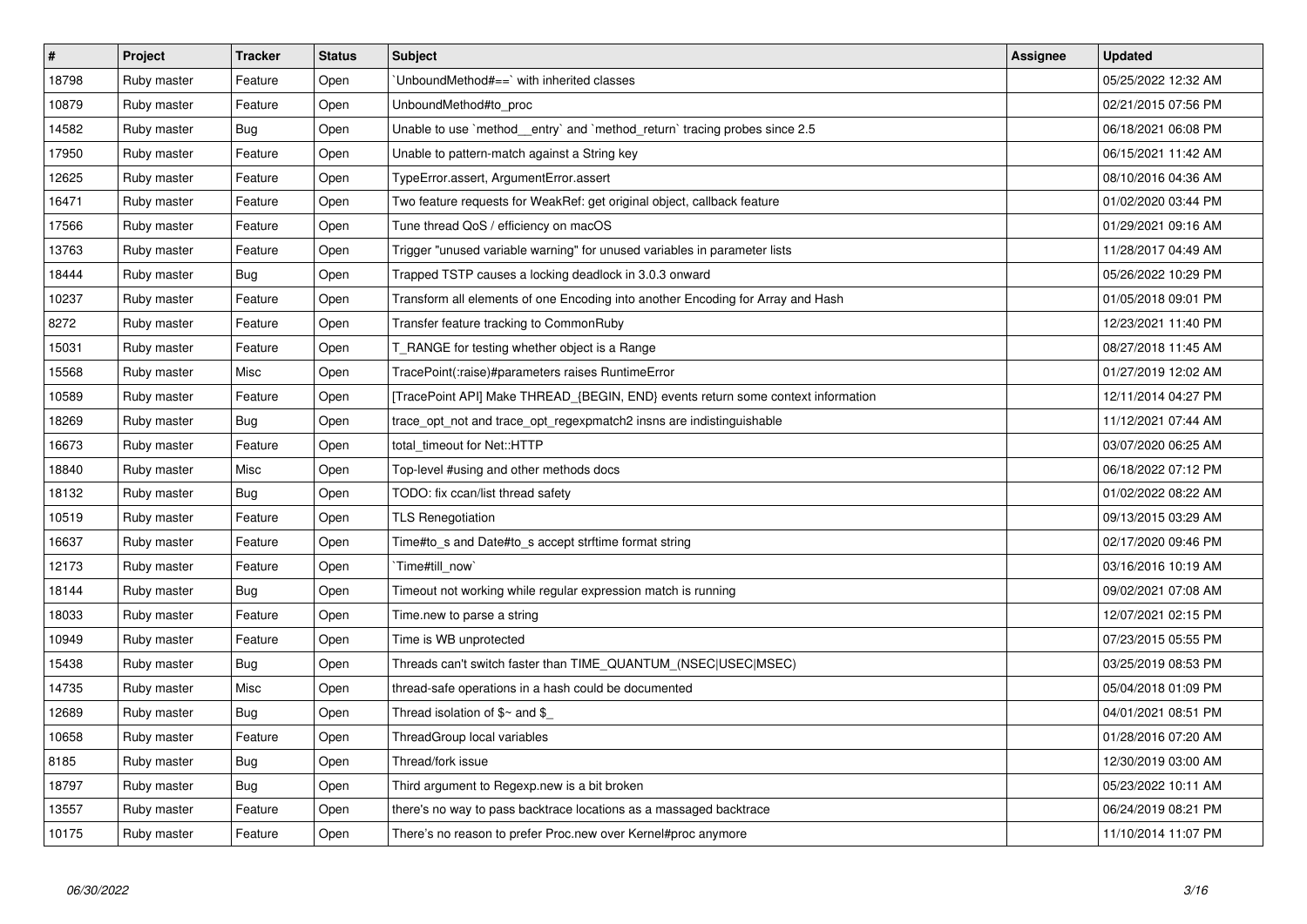| $\vert$ # | Project     | <b>Tracker</b> | <b>Status</b> | <b>Subject</b>                                                                                                                                        | Assignee | <b>Updated</b>      |
|-----------|-------------|----------------|---------------|-------------------------------------------------------------------------------------------------------------------------------------------------------|----------|---------------------|
| 13787     | Ruby master | Misc           | Open          | The path to Ruby 3.x - would it be useful to have a separate thread here at the tracker, for discussions and<br>issues and ideas related to ruby 3.x? |          | 08/08/2017 08:29 AM |
| 18763     | Ruby master | Bug            | Open          | The configure option "--with-openssl-dir" has lower precedence than pkg-config                                                                        |          | 05/11/2022 11:39 AM |
| 16920     | Ruby master | <b>Bug</b>     | Open          | TestThread#test_signal_at_join fails on aarch64                                                                                                       |          | 12/07/2021 02:17 PM |
| 14761     | Ruby master | Bug            | Open          | TestThread#test_join_limits hangs up on Solaris 10 with gcc                                                                                           |          | 05/16/2018 05:23 AM |
| 16493     | Ruby master | <b>Bug</b>     | Open          | TestThreadQueue#test_thr_kill is flaky on AArch64                                                                                                     |          | 01/09/2020 09:39 AM |
| 16265     | Ruby master | <b>Bug</b>     | Open          | Test (spec) failure using current MSYS2 tools, related to -fstack-protector and possibly<br>D_FORTIFY_SOURCE=2                                        |          | 12/03/2019 03:09 PM |
| 18073     | Ruby master | Bug            | Open          | test/ruby/test_jit.rb: "error: invalid use of '__builtin_va_arg_pack ()" on Ruby 2.7.4 on gcc 4.8.5                                                   |          | 12/03/2021 03:04 PM |
| 18393     | Ruby master | <b>Bug</b>     | Open          | TestReadline#test_interrupt_in_other_thread fails on armv7hl                                                                                          |          | 12/07/2021 02:03 PM |
| 4173      | Ruby master | <b>Bug</b>     | Open          | TestProcess#test_wait_and_sigchild DDDDDDDD                                                                                                           |          | 03/15/2018 08:29 AM |
| 12500     | Ruby master | <b>Bug</b>     | Open          | TestProcess#test_aspawn_too_long_path fails on mips with "argument too big"                                                                           |          | 12/29/2019 10:38 AM |
| 17999     | Ruby master | Bug            | Open          | TestMethod#test_zsuper intermittent timeout error on raspbian10-aarch64 CI                                                                            |          | 06/18/2021 01:33 AM |
| 17591     | Ruby master | Misc           | Open          | Test frameworks and REPLs do not show deprecation warnings by default                                                                                 |          | 02/17/2021 09:06 AM |
| 14064     | Ruby master | <b>Bug</b>     | Open          | test-all with and without -j - incorrect assertions and missing test methods                                                                          |          | 11/03/2017 10:54 PM |
| 14601     | Ruby master | Feature        | Open          | test-all & ruby/test m17n comb.rb - fixup                                                                                                             |          | 08/26/2019 07:30 PM |
| 18380     | Ruby master | <b>Bug</b>     | Open          | TestAddressResolve#test_socket_getnameinfo_domain_blocking test failures                                                                              |          | 12/21/2021 04:22 PM |
| 8896      | Ruby master | Feature        | Open          | #tap with missing block                                                                                                                               |          | 12/23/2021 11:43 PM |
| 18136     | Ruby master | Feature        | Open          | take_while_after                                                                                                                                      |          | 01/28/2022 06:23 AM |
| 17680     | Ruby master | <b>Bug</b>     | Open          | tab completion no longer works on irb3.0                                                                                                              |          | 03/13/2021 08:06 AM |
| 14681     | Ruby master | <b>Bug</b>     | Open          | syswrite': stream closed in another thread (IOError)                                                                                                  |          | 04/22/2018 12:12 AM |
| 11428     | Ruby master | Feature        | Open          | system/exec/etc. should to_s their argument to restore Pathname functionality as it was in 1.8                                                        |          | 11/06/2016 02:17 AM |
| 11939     | Ruby master | Feature        | Open          | Syntax sugar to apply a method replace a variable                                                                                                     |          | 01/04/2016 09:49 AM |
| 17290     | Ruby master | Feature        | Open          | Syntax sugar for boolean keyword argument                                                                                                             |          | 10/29/2020 04:51 AM |
| 9686      | Ruby master | Feature        | Open          | Syntax for symbols used in hashes                                                                                                                     |          | 12/23/2021 11:43 PM |
| 8848      | Ruby master | Feature        | Open          | Syntax for binary strings                                                                                                                             |          | 12/23/2021 11:43 PM |
| 18080     | Ruby master | <b>Bug</b>     | Open          | Syntax error on one-line pattern matching                                                                                                             |          | 08/18/2021 12:38 AM |
| 13645     | Ruby master | Feature        | Open          | Syntactic sugar for indexing when using the safe navigation operator                                                                                  |          | 04/16/2019 03:00 PM |
| 12129     | Ruby master | Feature        | Open          | syntactic sugar for dynamic method dispatch `object expression: method name expression(1, 2)`                                                         |          | 03/14/2016 01:35 AM |
| 8961      | Ruby master | Feature        | Open          | Synchronizable module to easily wrap methods in a mutex                                                                                               |          | 12/23/2021 11:43 PM |
| 18826     | Ruby master | <b>Bug</b>     | Open          | Symbol#to_proc inconsistent, sometimes calls private methods                                                                                          |          | 06/16/2022 07:27 AM |
| 16102     | Ruby master | Feature        | Open          | `Symbol#call`                                                                                                                                         |          | 09/12/2019 09:25 AM |
| 14393     | Ruby master | Feature        | Open          | Support sending file descriptors (on local machine) via DRb UNIX                                                                                      |          | 01/24/2018 08:58 PM |
| 18259     | Ruby master | Feature        | Open          | Support quarter spec %q in Time#strftime                                                                                                              |          | 10/21/2021 12:15 PM |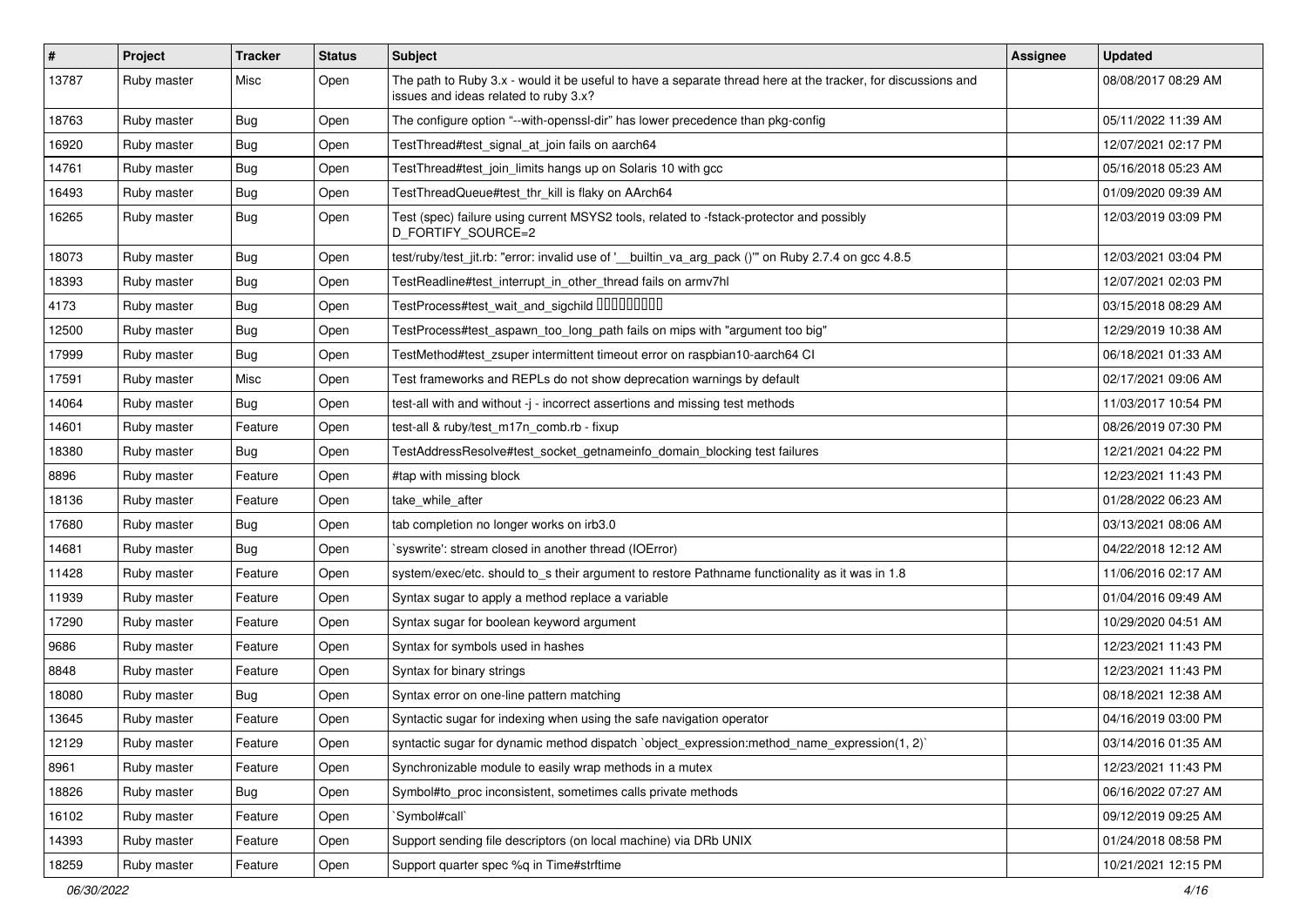| $\vert$ # | Project     | <b>Tracker</b> | <b>Status</b> | <b>Subject</b>                                                                                                  | <b>Assignee</b> | <b>Updated</b>      |
|-----------|-------------|----------------|---------------|-----------------------------------------------------------------------------------------------------------------|-----------------|---------------------|
| 17047     | Ruby master | Feature        | Open          | Support parameters for MAIL FROM and RCPT TO                                                                    |                 | 12/06/2021 08:16 PM |
| 11665     | Ruby master | Feature        | Open          | Support nested functions for better code organization                                                           |                 | 11/16/2016 03:06 PM |
| 10602     | Ruby master | Feature        | Open          | Support multithreaded profiling                                                                                 |                 | 07/09/2019 01:24 AM |
| 17151     | Ruby master | Feature        | Open          | Support multiple builtin ruby code for implimatation in Ruby & C                                                |                 | 09/05/2020 01:41 AM |
| 17844     | Ruby master | Feature        | Open          | Support list of methods to test with respond_to?                                                                |                 | 05/06/2021 07:00 PM |
| 14550     | Ruby master | Feature        | Open          | Support keyword arguments with Date#step                                                                        |                 | 02/26/2018 03:58 AM |
| 12858     | Ruby master | Feature        | Open          | Supporting batch-requiring of files in ruby                                                                     |                 | 10/23/2016 08:05 AM |
| 7708      | Ruby master | Feature        | Open          | support for patches list                                                                                        |                 | 12/25/2017 06:15 PM |
| 11539     | Ruby master | Feature        | Open          | Support explicit declaration of volatile instance variables                                                     |                 | 01/26/2021 03:30 PM |
| 9445      | Ruby master | Feature        | Open          | Support emitting 1.9 Symbol keyword Hash syntax when pretty printing Hashes                                     |                 | 01/24/2014 06:01 AM |
| 15024     | Ruby master | Feature        | Open          | Support block in Array#join                                                                                     |                 | 08/25/2018 05:05 AM |
| 17616     | Ruby master | Feature        | Open          | Support backtracing on Linux with non-GNU-libc + libunwind                                                      |                 | 02/09/2021 01:12 PM |
| 14164     | Ruby master | Feature        | Open          | [Suggestion] Type system for ruby 3x to be usable for e. g. rubocop or autogenerating crystal code and so forth |                 | 08/12/2019 08:15 AM |
| 17627     | Ruby master | Feature        | Open          | Suggestion: Implement `freeze_values` instance method on collection-like classes.                               |                 | 02/16/2021 07:58 PM |
| 16638     | Ruby master | Feature        | Open          | Structured Data for Syslog                                                                                      |                 | 02/17/2020 07:06 PM |
| 10585     | Ruby master | Feature        | Open          | struct: speedup struct.attr = $v$ for first 10 attributes and struct[:attr] for big structs                     |                 | 06/30/2015 08:18 PM |
| 12416     | Ruby master | Feature        | Open          | struct rb_id_table lacks mark function                                                                          |                 | 09/22/2020 07:43 PM |
| 12380     | Ruby master | Feature        | Open          | 'Struct' as a subclass of 'Class'                                                                               |                 | 05/14/2016 08:28 AM |
| 7845      | Ruby master | Feature        | Open          | Strip doesn't handle unicode space characters in ruby 1.9.2 & 1.9.3 (does in 1.9.1)                             |                 | 12/23/2021 11:43 PM |
| 16927     | Ruby master | <b>Bug</b>     | Open          | String#tr won't return the expected result for some sign with diacritics                                        |                 | 06/01/2020 05:24 AM |
| 10331     | Ruby master | Feature        | Open          | String#to_r to recognize negative denominators                                                                  |                 | 10/06/2014 02:44 PM |
| 10152     | Ruby master | Feature        | Open          | String#strip doesn't remove non-breaking space                                                                  |                 | 04/12/2015 07:36 PM |
| 16666     | Ruby master | Feature        | Open          | 'string' - 'str' as a shortcut for 'string'.gsub('str', ")?                                                     |                 | 03/01/2020 08:38 PM |
| 17771     | Ruby master | Feature        | Open          | String#start_with? should not construct MatchData or set \$~                                                    |                 | 04/02/2021 02:49 PM |
| 15562     | Ruby master | Feature        | Open          | String#split` option to suppress the initial empty substring                                                    |                 | 01/28/2019 03:32 AM |
| 18597     | Ruby master | Feature        | Open          | Strings need a named method like 'dup' that doesn't duplicate if receiver is mutable                            |                 | 02/26/2022 11:56 PM |
| 15151     | Ruby master | Feature        | Open          | String#slice!(0,) creates a duplicate of original string                                                        |                 | 06/20/2019 03:37 PM |
| 9116      | Ruby master | Feature        | Open          | String#rsplit missing                                                                                           |                 | 04/27/2017 10:00 AM |
| 9807      | Ruby master | Feature        | Open          | String.new with block                                                                                           |                 | 05/07/2014 05:54 AM |
| 16790     | Ruby master | Feature        | Open          | string format and refinements                                                                                   |                 | 04/16/2020 03:06 AM |
| 15588     | Ruby master | Feature        | Open          | String#each_chunk and #chunks                                                                                   |                 | 12/25/2019 04:28 AM |
| 10783     | Ruby master | Misc           | Open          | String#concat has an "appending" behavior                                                                       |                 | 08/08/2018 03:08 AM |
| 14783     | Ruby master | Feature        | Open          | String#chars_at / String#bytes_at                                                                               |                 | 05/24/2018 01:18 PM |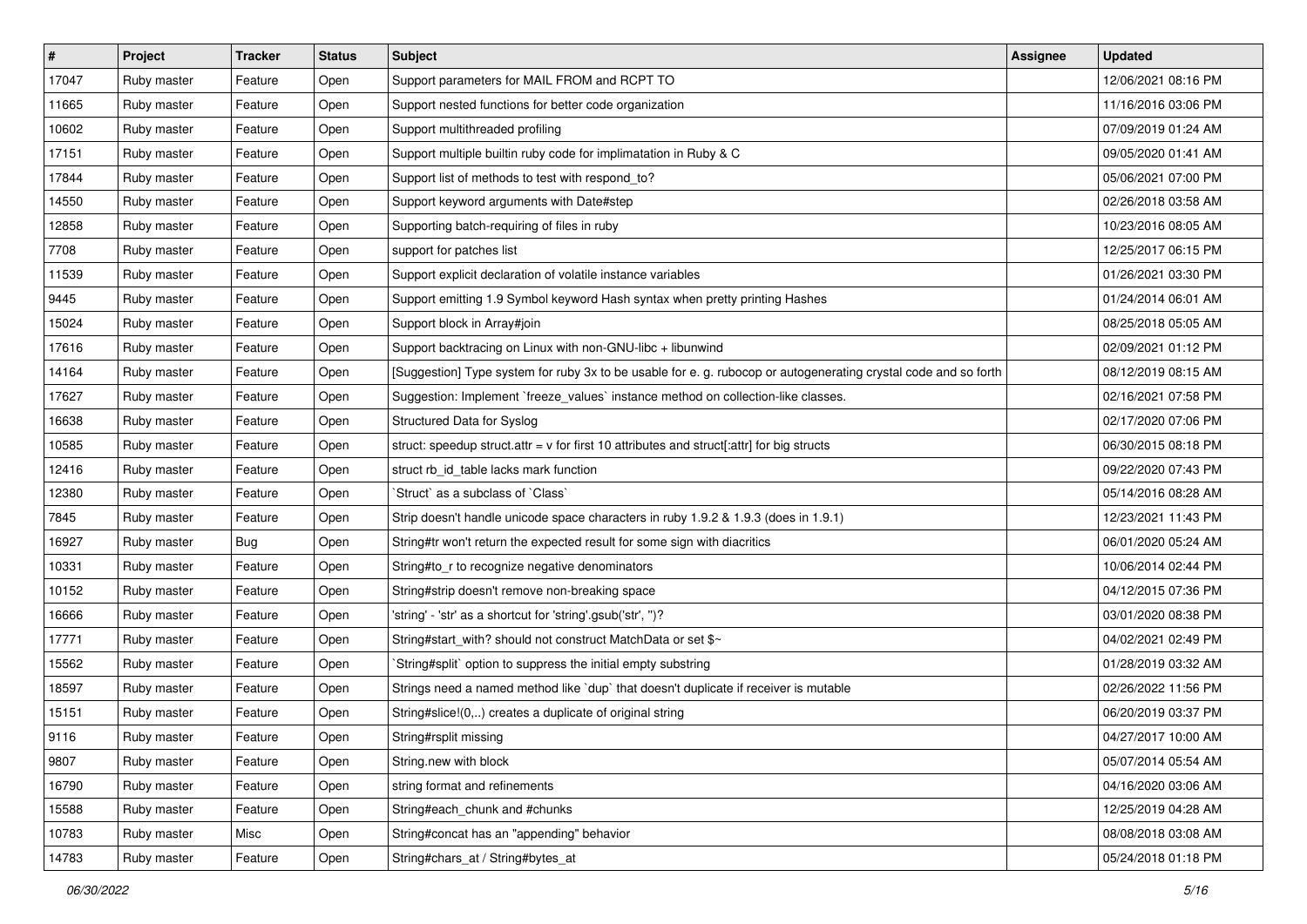| $\sharp$ | Project     | <b>Tracker</b> | <b>Status</b> | <b>Subject</b>                                                                                                                                        | Assignee | <b>Updated</b>      |
|----------|-------------|----------------|---------------|-------------------------------------------------------------------------------------------------------------------------------------------------------|----------|---------------------|
| 17682    | Ruby master | Feature        | Open          | String#casecmp performance improvement                                                                                                                |          | 03/24/2021 02:29 PM |
| 15899    | Ruby master | Feature        | Open          | String#before and String#after                                                                                                                        |          | 11/04/2019 08:57 PM |
| 15668    | Ruby master | Feature        | Open          | stdlib: Date - Time should return the difference in days                                                                                              |          | 03/15/2019 07:09 AM |
| 17148    | Ruby master | Feature        | Open          | stdbuf(1) support                                                                                                                                     |          | 09/07/2020 04:12 AM |
| 16158    | Ruby master | <b>Bug</b>     | Open          | "st" Character Sequence In Regex Look-Behind Causes Illegal Pattern Error When Combined With POSIX<br>Bracket Expressions And Case Insensitivity Flag |          | 09/17/2019 09:37 AM |
| 17859    | Ruby master | Feature        | Open          | Start IRB when running just `ruby`                                                                                                                    |          | 05/14/2021 07:54 AM |
| 8619     | Ruby master | Feature        | Open          | <b>Standard Profiling API</b>                                                                                                                         |          | 12/23/2021 11:43 PM |
| 16511    | Ruby master | Feature        | Open          | Staged warnings and better compatibility for keyword arguments in 2.7.1                                                                               |          | 02/25/2020 06:54 PM |
| 8688     | Ruby master | Feature        | Open          | #sprintf should accept strings as keys                                                                                                                |          | 07/26/2013 02:33 AM |
| 17926    | Ruby master | <b>Bug</b>     | Open          | spec/ruby/core/file/atime_spec.rb: a random failing test on Travis ppc64le                                                                            |          | 06/02/2021 04:35 PM |
| 16451    | Ruby master | Feature        | Open          | Special ternary operator for methods ending in `?`                                                                                                    |          | 12/26/2019 09:03 PM |
| 18825    | Ruby master | Feature        | Open          | Specialized instruction for "array literal + `.hash`"                                                                                                 |          | 06/14/2022 05:24 PM |
| 17127    | Ruby master | Feature        | Open          | Some TrueClass methods are faster if implemented in Ruby                                                                                              |          | 11/05/2020 07:11 AM |
| 15833    | Ruby master | Feature        | Open          | Some refactors for shared-root array                                                                                                                  |          | 07/29/2019 07:13 AM |
| 18759    | Ruby master | <b>Bug</b>     | Open          | snapshot-ruby_2_7: test failure on macos-12                                                                                                           |          | 04/28/2022 12:18 AM |
| 17815    | Ruby master | Misc           | Open          | Snapcraft Ruby plugin                                                                                                                                 |          | 04/20/2021 07:59 PM |
| 11388    | Ruby master | Feature        | Open          | SMTP Service Extension for Delivery Status Notifications                                                                                              |          | 02/06/2018 11:37 AM |
| 13174    | Ruby master | Feature        | Open          | Smaller id table on 64bit platform                                                                                                                    |          | 01/31/2017 02:05 PM |
| 14474    | Ruby master | <b>Bug</b>     | Open          | skip "TestException#test_thread_signal_location" as known bug                                                                                         |          | 12/10/2018 07:09 AM |
| 11064    | Ruby master | <b>Bug</b>     | Open          | #singleton_methods for objects with special singleton_class returns an empty array                                                                    |          | 01/31/2022 05:02 AM |
| 13620    | Ruby master | Feature        | Open          | Simplifying MRI's build system: always make install                                                                                                   |          | 07/08/2018 09:41 AM |
| 14565    | Ruby master | Feature        | Open          | Simpler, one-liner, failsafe require in ruby? [Suggested names: require_failsafe, require_safe, require_try,<br>require_add)                          |          | 10/09/2019 05:42 AM |
| 14328    | Ruby master | Feature        | Open          | SIMD vectorization                                                                                                                                    |          | 07/16/2018 05:12 PM |
| 15402    | Ruby master | Misc           | Open          | Shrinking excess retained memory of container types on promotion to uncollectible                                                                     |          | 12/11/2018 08:43 PM |
| 13668    | Ruby master | Feature        | Open          | Show / log test-all skips in CI here or at http://rubyci.org/?                                                                                        |          | 06/20/2017 03:30 AM |
| 17743    | Ruby master | Feature        | Open          | Show argument types in backtrace                                                                                                                      |          | 03/25/2021 06:39 PM |
| 8853     | Ruby master | Feature        | Open          | Should String#sub(pattern) returns an Enumerator?                                                                                                     |          | 07/13/2019 12:32 AM |
| 8206     | Ruby master | Feature        | Open          | Should Ruby core implement String#blank?                                                                                                              |          | 04/28/2016 02:05 PM |
| 11230    | Ruby master | Bug            | Open          | Should rb_struct_s_members() be public API?                                                                                                           |          | 04/17/2021 05:06 PM |
| 13124    | Ruby master | Feature        | Open          | Should #puts convert to external encoding?                                                                                                            |          | 12/01/2017 06:45 PM |
| 9049     | Ruby master | Feature        | Open          | Shorthands (a.b, *) for inclusive indexing                                                                                                            |          | 03/15/2018 12:26 AM |
| 18162    | Ruby master | Feature        | Open          | Shorthand method Proc#isolate to create isolated proc objects                                                                                         |          | 09/13/2021 02:33 AM |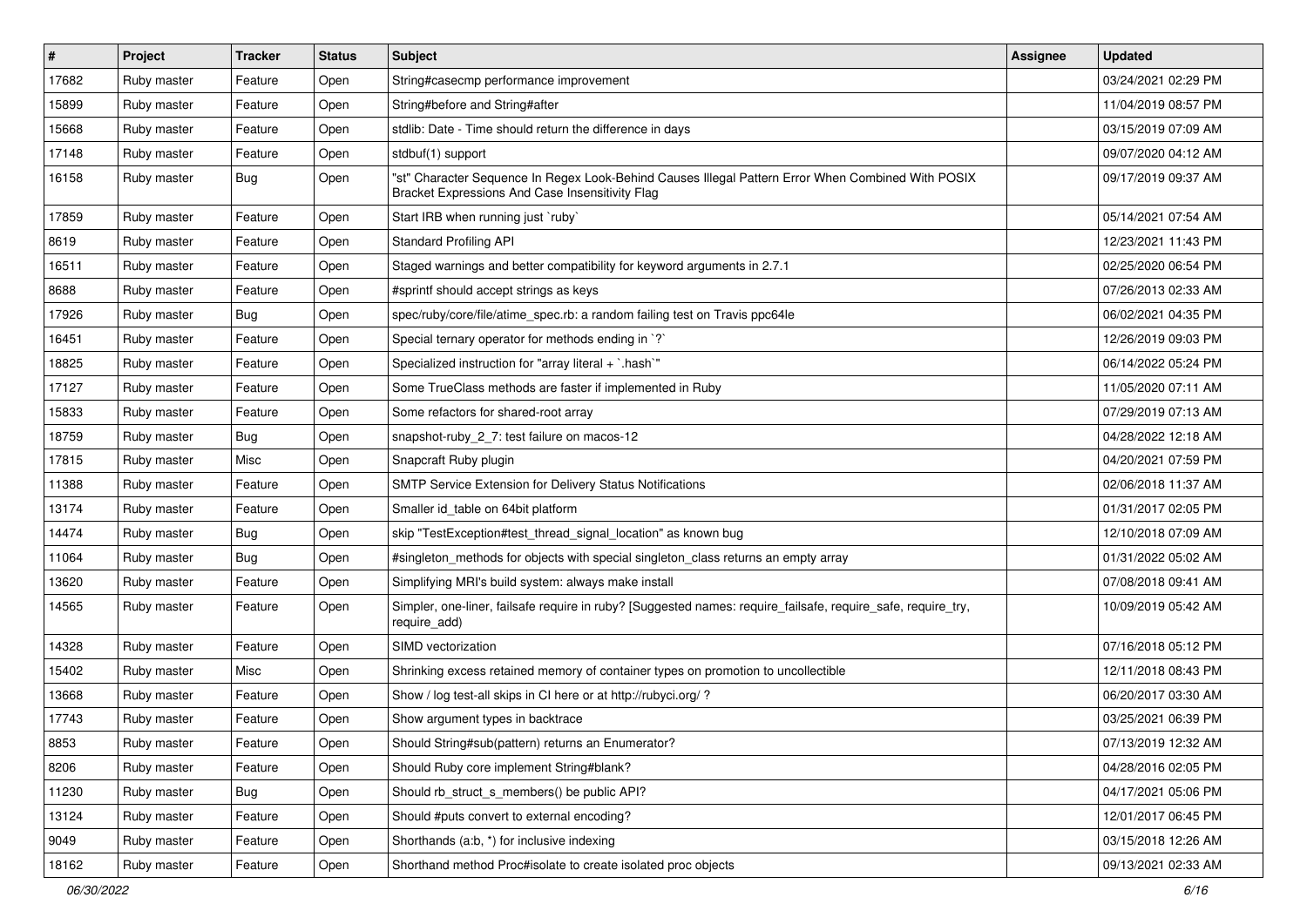| #     | Project     | <b>Tracker</b> | <b>Status</b> | Subject                                                                                                                             | <b>Assignee</b> | <b>Updated</b>      |
|-------|-------------|----------------|---------------|-------------------------------------------------------------------------------------------------------------------------------------|-----------------|---------------------|
| 16241 | Ruby master | Feature        | Open          | Shorter syntax for anonymous refinements                                                                                            |                 | 11/20/2020 07:22 PM |
| 16791 | Ruby master | Feature        | Open          | Shortcut for Process::Status.exitstatus                                                                                             |                 | 05/19/2020 03:16 AM |
| 9953  | Ruby master | Feature        | Open          | set trace func values which could be frozen or symbols                                                                              |                 | 06/19/2014 10:44 PM |
| 16995 | Ruby master | Feature        | Open          | Sets: <=> should be specialized                                                                                                     |                 | 06/26/2020 08:43 PM |
| 16990 | Ruby master | Feature        | Open          | Sets: operators compatibility with Array                                                                                            |                 | 02/22/2021 11:37 PM |
| 16993 | Ruby master | Feature        | Open          | Sets: from hash keys using Hash#key_set                                                                                             |                 | 06/27/2020 05:44 AM |
| 16991 | Ruby master | Feature        | Open          | Sets: add Set#join                                                                                                                  |                 | 06/26/2020 08:29 PM |
| 7220  | Ruby master | Feature        | Open          | Separate IO#dup, StringIO#initialize_copy from dup(2)                                                                               |                 | 12/10/2020 08:47 AM |
| 17471 | Ruby master | Feature        | Open          | send_if method for improved conditional chaining                                                                                    |                 | 12/29/2020 03:23 PM |
| 12141 | Ruby master | Feature        | Open          | send and __send_                                                                                                                    |                 | 03/14/2016 01:32 AM |
| 18736 | Ruby master | Feature        | Open          | self-p for method chain                                                                                                             |                 | 04/15/2022 11:09 AM |
| 18265 | Ruby master | Feature        | Open          | Self-contained one-binary feature which discuss on ruby kaigi 2021 day 2, $\Box$ Ruby Committers vs the World /<br>CRuby Committers |                 | 10/24/2021 04:11 PM |
| 18186 | Ruby master | <b>Bug</b>     | Open          | SEGV with system command - MinGW?                                                                                                   |                 | 09/22/2021 03:20 PM |
| 14049 | Ruby master | Bug            | Open          | SEGV svn 60401 require_relative                                                                                                     |                 | 10/26/2017 05:25 PM |
| 16288 | Ruby master | <b>Bug</b>     | Open          | Segmentation fault with finalizers, threads                                                                                         |                 | 12/19/2019 07:46 PM |
| 18412 | Ruby master | <b>Bug</b>     | Open          | Segfault in test_ractor.rb                                                                                                          |                 | 12/17/2021 04:23 AM |
| 18413 | Ruby master | <b>Bug</b>     | Open          | Segfault in `ripper/lexer.rb`                                                                                                       |                 | 12/17/2021 04:49 PM |
| 17799 | Ruby master | <b>Bug</b>     | Open          | Seg fault in rb_class_clear_method_cache                                                                                            |                 | 12/09/2021 05:39 AM |
| 16621 | Ruby master | Feature        | Open          | Second block parameter of Pathname#glob to be relative path from self                                                               |                 | 02/12/2020 11:27 PM |
| 13571 | Ruby master | <b>Bug</b>     | Open          | Script arguments, encoding, windows / MinGW                                                                                         |                 | 11/12/2017 10:53 PM |
| 16411 | Ruby master | Feature        | Open          | Safer keyword argument extension                                                                                                    |                 | 12/10/2019 02:45 AM |
| 8494  | Ruby master | Feature        | Open          | Safe method for defensive copies. alternative to 'dup'                                                                              |                 | 06/05/2013 04:26 PM |
| 18842 | Ruby master | <b>Bug</b>     | Open          | Ruby's Resolv library does not handle correctly the `NODATA` case                                                                   |                 | 06/19/2022 05:39 PM |
| 16810 | Ruby master | <b>Bug</b>     | Open          | ruby segfaults on s390x with musl libc                                                                                              |                 | 03/05/2021 01:38 AM |
| 16905 | Ruby master | Bug            | Open          | Ruby required to build Ruby on Haiku?                                                                                               |                 | 05/24/2020 08:08 AM |
| 16629 | Ruby master | Misc           | Open          | ruby-loco now built & saved on GitHub, both mingw & mswin builds                                                                    |                 | 02/12/2020 01:53 PM |
| 17741 | Ruby master | Feature        | Open          | Ruby links to `objc` for convenience - this should be moved into a native ext                                                       |                 | 03/23/2021 01:24 AM |
| 18822 | Ruby master | Feature        | Open          | Ruby lack a proper method to percent-encode strings for URIs (RFC 3986)                                                             |                 | 06/09/2022 02:42 PM |
| 18733 | Ruby master | <b>Bug</b>     | Open          | Ruby GC problems cause performance issue with Ractor                                                                                |                 | 04/15/2022 09:13 AM |
| 18758 | Ruby master | Bug            | Open          | Ruby fails to build on M1 Mac when x86 Homebrew is installed                                                                        |                 | 04/28/2022 03:19 PM |
| 17142 | Ruby master | <b>Bug</b>     | Open          | Ruby fails to build in AIX                                                                                                          |                 | 03/20/2021 07:08 AM |
| 17851 | Ruby master | Feature        | Open          | ruby extension for memoryview                                                                                                       |                 | 05/05/2021 03:15 PM |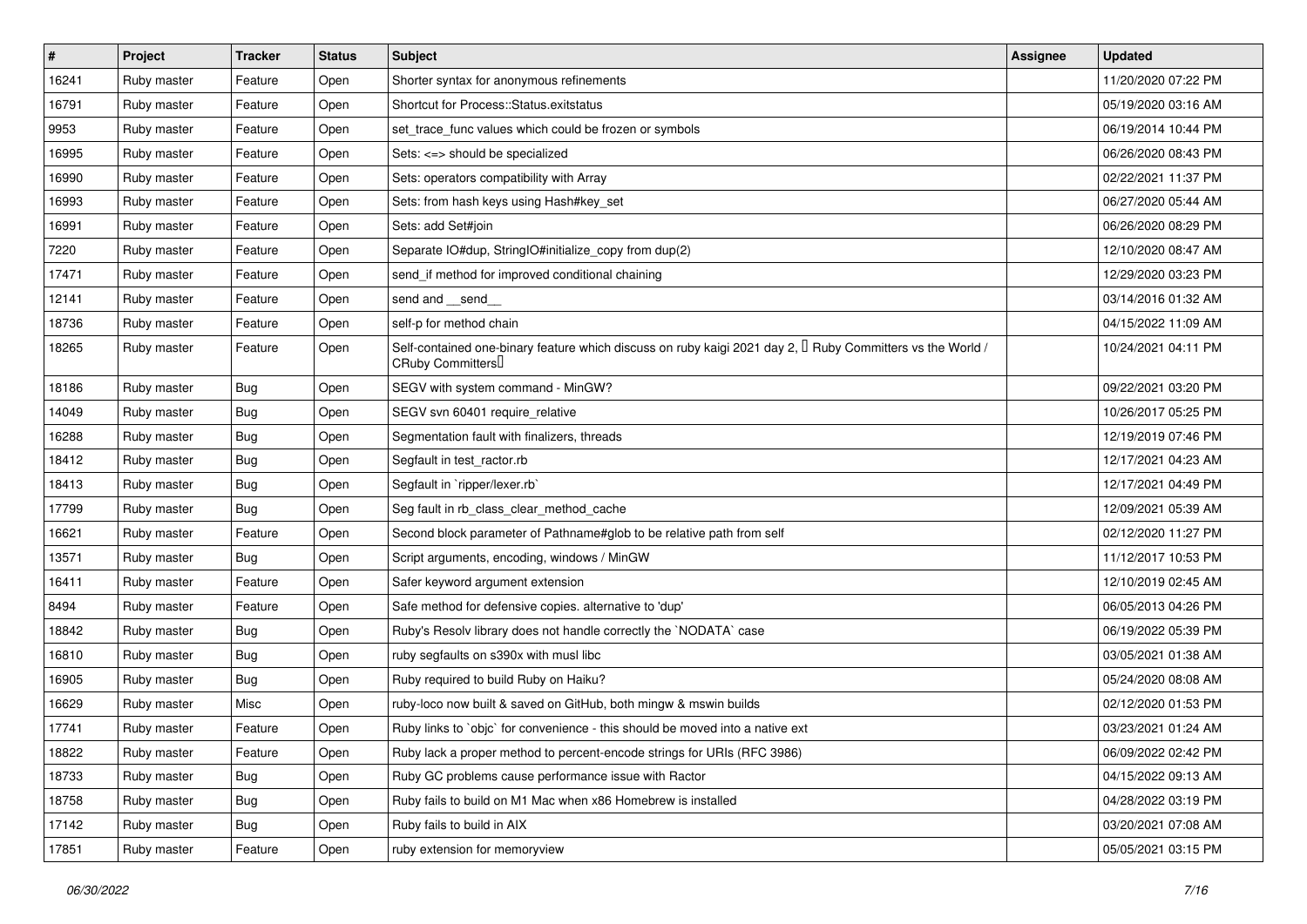| #     | Project     | <b>Tracker</b> | <b>Status</b> | <b>Subject</b>                                                                                | Assignee | <b>Updated</b>      |
|-------|-------------|----------------|---------------|-----------------------------------------------------------------------------------------------|----------|---------------------|
| 7981  | Ruby master | Feature        | Open          | ruby does not respect --                                                                      |          | 02/28/2013 02:49 PM |
| 16408 | Ruby master | Misc           | Open          | Ruby docs list incorrect method signatures for PTY::getpty/PTY::spawn                         |          | 12/12/2019 05:12 PM |
| 13681 | Ruby master | Feature        | Open          | Ruby digest init fails in FIPS mode when built against OpenSSL ~> 1.0.1                       |          | 07/04/2017 05:17 PM |
| 14276 | Ruby master | Feature        | Open          | Ruby core debugger API                                                                        |          | 01/05/2018 07:54 PM |
| 14422 | Ruby master | <b>Bug</b>     | Open          | Ruby configuration options should not be reused for gem builds                                |          | 03/05/2018 03:32 PM |
| 10436 | Ruby master | <b>Bug</b>     | Open          | ruby -c and ripper inconsistency: m(&nil) {}                                                  |          | 08/27/2019 12:08 AM |
| 14149 | Ruby master | Misc           | Open          | Ruby Birthday Thread - 25th years anniversary                                                 |          | 12/02/2017 01:40 AM |
| 13968 | Ruby master | Misc           | Open          | [Ruby 3.x perhaps] - A (minimal?) static variant of ruby                                      |          | 01/14/2018 03:24 PM |
| 18281 | Ruby master | <b>Bug</b>     | Open          | Ruby 3.1.0: gem uninstall -alx fails to uninstall debug                                       |          | 06/16/2022 01:08 AM |
| 17373 | Ruby master | <b>Bug</b>     | Open          | Ruby 3.0 is slower at Discourse bench than Ruby 2.7                                           |          | 01/04/2021 06:47 AM |
| 18457 | Ruby master | <b>Bug</b>     | Open          | ruby 2.7.5 fiddle/types.rb use uint32_t but fiddle/cparser.rb lacks uint32_t                  |          | 01/03/2022 01:00 PM |
| 14418 | Ruby master | <b>Bug</b>     | Open          | ruby 2.5 slow regexp execution                                                                |          | 12/29/2019 10:34 AM |
| 14387 | Ruby master | <b>Bug</b>     | Open          | Ruby 2.5 <sup>D</sup> Alpine Linux <b>DDDDDDDDDDD</b> SystemStackError <b>DDDD</b>            |          | 04/21/2020 03:13 PM |
| 17037 | Ruby master | Bug            | Open          | rounding of Rational#to_f                                                                     |          | 08/26/2020 03:54 AM |
| 8321  | Ruby master | Feature        | Open          | Ripper: I would like coordinates for keywords                                                 |          | 05/10/2013 07:01 PM |
| 16794 | Ruby master | Feature        | Open          | <b>Rightward operators</b>                                                                    |          | 09/10/2020 09:34 PM |
| 11500 | Ruby master | Feature        | Open          | [RFC] rename Queue to UnboundedQueue                                                          |          | 07/19/2021 07:48 AM |
| 18494 | Ruby master | Feature        | Open          | [RFC] ENV["RUBY_GC_"]= changes GC parameters dynamically                                      |          | 01/17/2022 11:15 PM |
| 18401 | Ruby master | Feature        | Open          | Rework `require_relative` to add the "current path" on `\$LOAD_PATH`                          |          | 12/09/2021 05:41 PM |
| 11927 | Ruby master | Feature        | Open          | Return value for `Module#include` and `Module#prepend`                                        |          | 09/02/2020 12:40 AM |
| 12006 | Ruby master | Feature        | Open          | return IO object from IO#print, IO#puts, IO#close_read, IO#close_write,                       |          | 01/21/2016 12:42 PM |
| 15093 | Ruby master | Feature        | Open          | Retrive Array elements with infinite ranges specified by Float::INFINITY                      |          | 09/09/2018 02:01 PM |
| 15824 | Ruby master | Feature        | Open          | respond_to pattern for pattern match                                                          |          | 10/06/2019 07:56 AM |
| 9400  | Ruby master | Feature        | Open          | Respect constant lookup when using `raise`                                                    |          | 07/12/2019 03:36 AM |
| 9355  | Ruby master | Feature        | Open          | Re: Rename method_id to method_name in TracePoint class                                       |          | 07/12/2019 03:45 AM |
| 16246 | Ruby master | Feature        | Open          | require with an optional block that is evaluated when requiring fails                         |          | 10/09/2019 11:16 AM |
| 10320 | Ruby master | Feature        | Open          | require into module                                                                           |          | 06/10/2021 08:15 AM |
| 15993 | Ruby master | Bug            | Open          | 'require' doesn't work if there are Cyrillic chars in the path to Ruby dir                    |          | 07/09/2021 04:08 PM |
| 18608 | Ruby master | <b>Bug</b>     | Open          | 'require': cannot load such file -- ripper (LoadError) after 'make distclean'                 |          | 05/27/2022 04:10 AM |
| 16895 | Ruby master | Misc           | Open          | Request for cooperation: Try your applications/libraries with master branch and debug options |          | 05/15/2020 11:51 PM |
| 11295 | Ruby master | Misc           | Open          | Request for comments about error messages                                                     |          | 10/22/2015 09:12 AM |
| 16818 | Ruby master | Feature        | Open          | Rename `Range#%` to `Range#/`                                                                 |          | 05/07/2020 08:49 AM |
| 7384  | Ruby master | Feature        | Open          | Rename #each_with_object to #each_with                                                        |          | 12/25/2017 06:15 PM |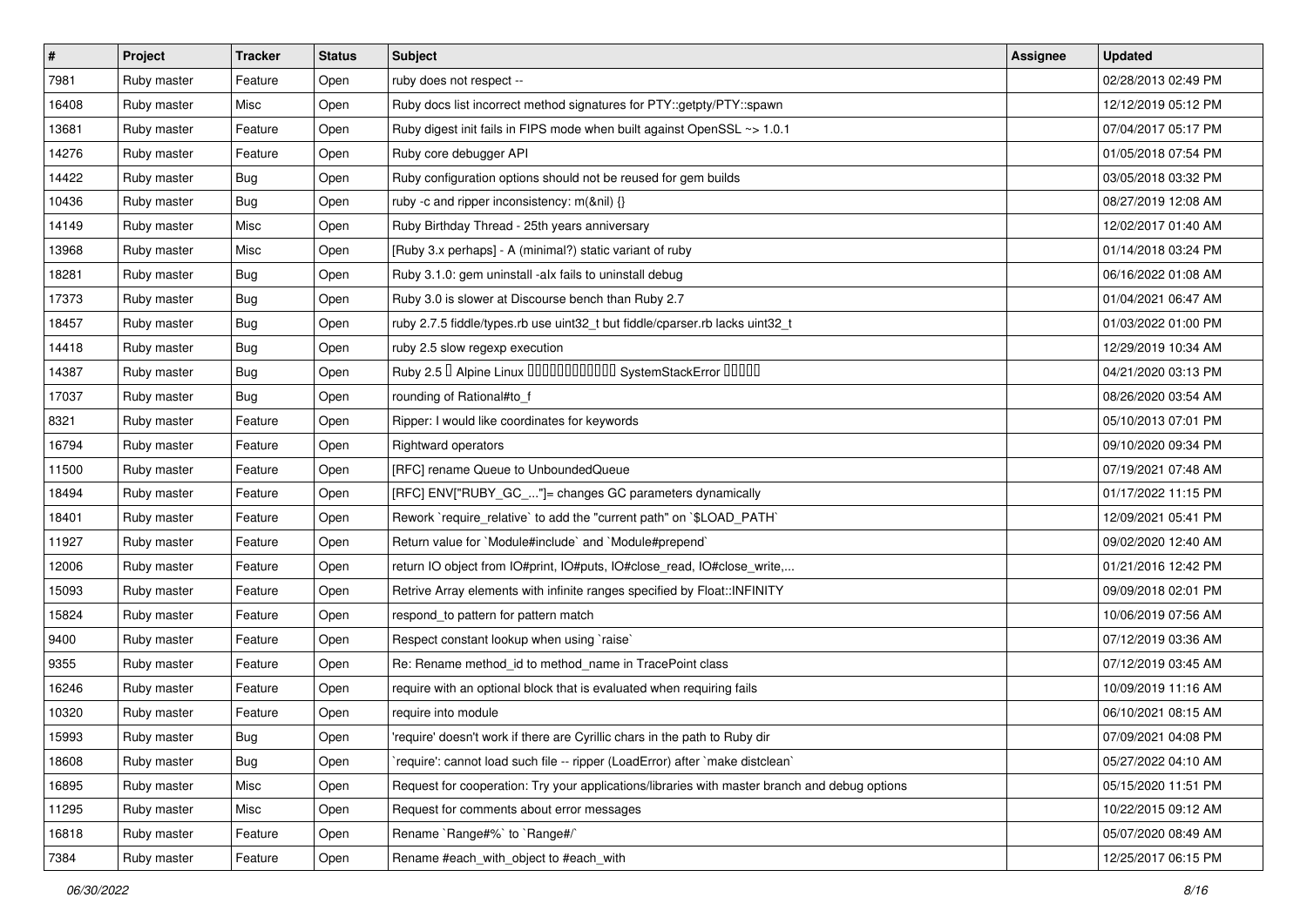| $\vert$ # | Project     | <b>Tracker</b> | <b>Status</b> | Subject                                                                                                               | <b>Assignee</b> | <b>Updated</b>      |
|-----------|-------------|----------------|---------------|-----------------------------------------------------------------------------------------------------------------------|-----------------|---------------------|
| 17163     | Ruby master | Feature        | Open          | Rename `begin`                                                                                                        |                 | 09/09/2020 03:04 AM |
| 18576     | Ruby master | Feature        | Open          | Rename `ASCII-8BIT` encoding to `BINARY`                                                                              |                 | 03/17/2022 03:06 PM |
| 14465     | Ruby master | Feature        | Open          | rename/alias and then obsolete UDPSocket::send                                                                        |                 | 12/23/2021 11:43 PM |
| 13502     | Ruby master | Feature        | Open          | remove unused Array#to_s implementation                                                                               |                 | 07/27/2021 11:41 AM |
| 14249     | Ruby master | Feature        | Open          | Remove str[match_str]                                                                                                 |                 | 05/19/2018 06:13 PM |
| 17944     | Ruby master | Feature        | Open          | Remove Socket.gethostbyaddr and Socket.gethostbyname                                                                  |                 | 06/10/2021 08:26 AM |
| 14605     | Ruby master | Feature        | Open          | Remove `original_iseq` from `rb_iseq_constant_body`                                                                   |                 | 08/26/2019 07:31 PM |
| 16968     | Ruby master | Feature        | Open          | Remove `\$IGNORECASE` from English.rb                                                                                 |                 | 06/18/2020 04:34 AM |
| 17121     | Ruby master | Feature        | Open          | Remove ENV#index                                                                                                      |                 | 08/13/2020 09:58 AM |
| 10548     | Ruby master | Feature        | Open          | remove callcc (Callcc is now going obsoleted. Please use Fiber.)                                                      |                 | 04/18/2022 09:07 AM |
| 17099     | Ruby master | Feature        | Open          | Remove boolean argument and warning from Module#attr                                                                  |                 | 12/18/2020 04:15 AM |
| 18751     | Ruby master | <b>Bug</b>     | Open          | Regression on master for Method#== when comparing public with private method                                          |                 | 05/18/2022 01:27 AM |
| 18009     | Ruby master | Bug            | Open          | Regexps \w and \W with /i option and /u option produce inconsistent results under nested negation and<br>intersection |                 | 06/28/2021 09:09 AM |
| 18686     | Ruby master | Bug            | Open          | Regexp supporting unexpected age properties in Ruby < 3.2                                                             |                 | 04/08/2022 06:52 PM |
| 9253      | Ruby master | Feature        | Open          | Regexp named match and case statement                                                                                 |                 | 01/05/2018 09:00 PM |
| 16145     | Ruby master | <b>Bug</b>     | Open          | regexp match error if mixing /i, character classes, and utf8                                                          |                 | 09/06/2019 05:52 AM |
| 14364     | Ruby master | <b>Bug</b>     | Open          | Regexp last match variable in procs                                                                                   |                 | 09/14/2018 05:28 AM |
| 14838     | Ruby master | Bug            | Open          | RegexpError with double "s" in look-behind assertion in case-insensitive unicode regexp                               |                 | 06/09/2018 04:04 PM |
| 12034     | Ruby master | Feature        | Open          | RegExp does not respect file encoding directive                                                                       |                 | 02/13/2016 06:41 PM |
| 14669     | Ruby master | Feature        | Open          | Regexp does not expose the amount of capture groups.                                                                  |                 | 04/08/2018 11:11 AM |
| 17036     | Ruby master | Feature        | Open          | Regexp deconstruction keys to allow pattern matching                                                                  |                 | 07/19/2020 02:45 PM |
| 12700     | Ruby master | Feature        | Open          | regexg heredoc support                                                                                                |                 | 11/24/2017 12:53 AM |
| 17156     | Ruby master | Feature        | Open          | Refinements per directory tree                                                                                        |                 | 12/07/2020 05:19 AM |
| 14083     | Ruby master | Bug            | Open          | Refinement in block calling incorrect method                                                                          |                 | 11/05/2017 07:36 PM |
| 18799     | Ruby master | <b>Bug</b>     | Open          | Refinement#import methods vs attr reader                                                                              |                 | 05/25/2022 06:50 AM |
| 15428     | Ruby master | <b>Bug</b>     | Open          | Refactor Proc#>> and #<<                                                                                              |                 | 08/20/2021 06:31 PM |
| 16773     | Ruby master | Feature        | Open          | Reduce allocations in net/http                                                                                        |                 | 04/10/2020 11:36 AM |
| 15527     | Ruby master | Feature        | Open          | Redesign of timezone object requirements                                                                              |                 | 02/02/2019 11:15 AM |
| 14125     | Ruby master | Feature        | Open          | Readline Module (STDLIB): Add support for ^O emacs keybinding?                                                        |                 | 08/25/2019 08:48 PM |
| 18456     | Ruby master | Bug            | Open          | rdoc non-determinism: module includes can be added once or twice to generated .ri                                     |                 | 01/01/2022 11:16 PM |
| 16373     | Ruby master | Feature        | Open          | RDoc for some of the Kernel methods cannot be found in Kernel module                                                  |                 | 05/29/2020 09:29 PM |
| 17053     | Ruby master | Misc           | Open          | RDoc for Hash Keys                                                                                                    |                 | 07/28/2020 01:21 AM |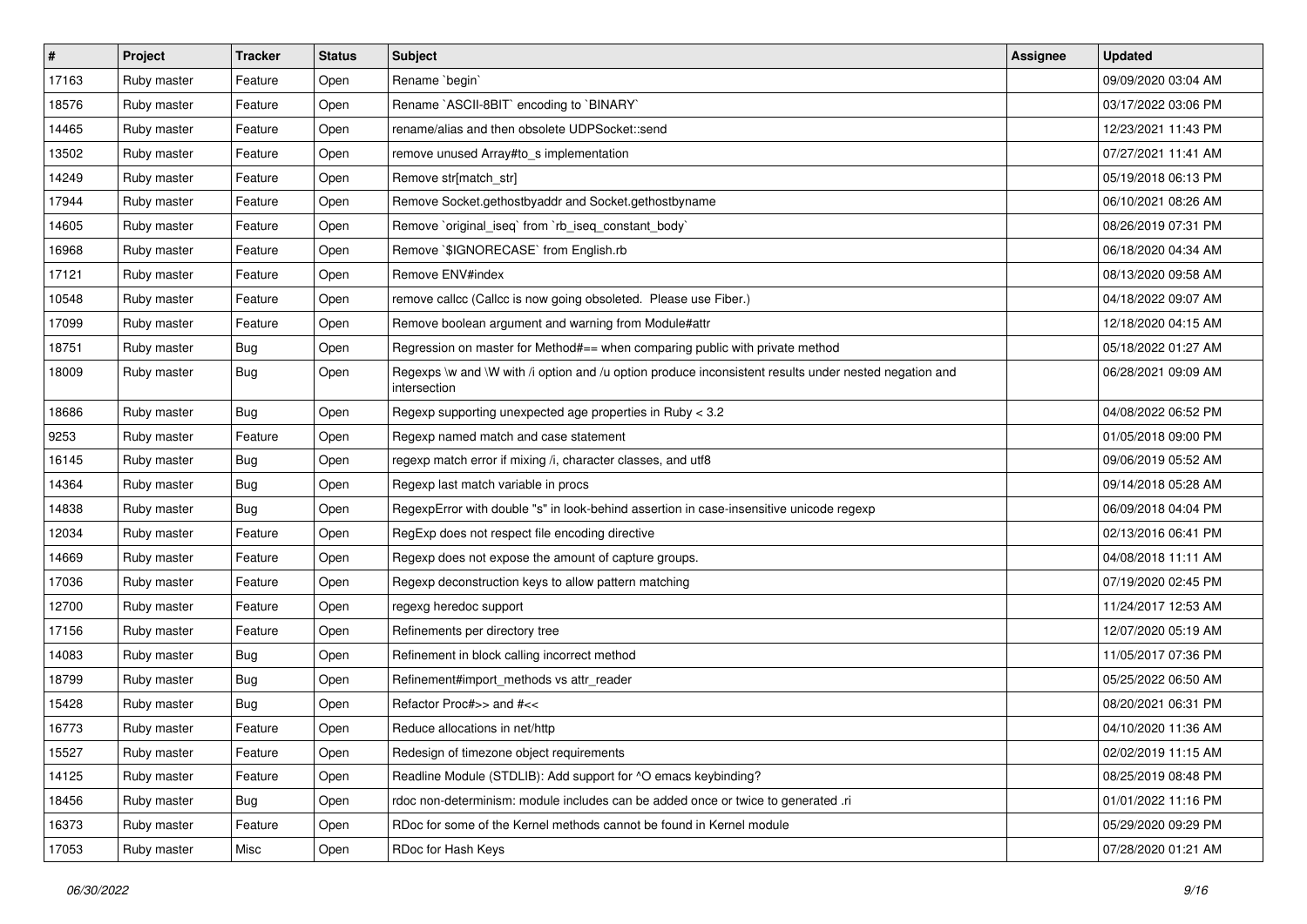| #     | Project     | <b>Tracker</b> | <b>Status</b> | <b>Subject</b>                                                                                               | Assignee | <b>Updated</b>      |
|-------|-------------|----------------|---------------|--------------------------------------------------------------------------------------------------------------|----------|---------------------|
| 18472 | Ruby master | <b>Bug</b>     | Open          | rb_w32_map_errno is not found on Ruby-3.1.0                                                                  |          | 01/13/2022 09:59 AM |
| 18492 | Ruby master | <b>Bug</b>     | Open          | 'rb_rescue2' inside 'rb_protect' segfaults on Windows                                                        |          | 01/14/2022 03:17 PM |
| 12731 | Ruby master | Feature        | Open          | rb_path_to_class should call custom const_defined? methods (take 2)                                          |          | 07/25/2019 06:13 PM |
| 18257 | Ruby master | <b>Bug</b>     | Open          | rb_mRubyVMFrozenCore is broken by GC run                                                                     |          | 02/10/2022 12:36 PM |
| 16742 | Ruby master | Feature        | Open          | RbConfig.windows? and RbConfig.host_os                                                                       |          | 04/11/2020 02:00 PM |
| 18473 | Ruby master | <b>Bug</b>     | Open          | Raw data in Socket:: Option#inspect on Amazon Linux 2                                                        |          | 01/11/2022 02:13 PM |
| 10332 | Ruby master | Feature        | Open          | Rational literal for mixed fractions                                                                         |          | 10/06/2014 02:55 PM |
| 18368 | Ruby master | Feature        | Open          | Range#step semantics for non-Numeric ranges                                                                  |          | 02/02/2022 03:42 PM |
| 17924 | Ruby master | Feature        | Open          | Range#infinite?                                                                                              |          | 07/08/2021 11:58 PM |
| 18580 | Ruby master | Bug            | Open          | Range#include? inconsistency for beginless String ranges                                                     |          | 03/09/2022 10:22 PM |
| 18463 | Ruby master | Feature        | Open          | Random number generation with xoshiro                                                                        |          | 02/13/2022 09:12 AM |
| 16031 | Ruby master | Feature        | Open          | Raise ArgumentError when creating Time objects with invalid day of month, instead of rolling into next month |          | 06/20/2020 04:23 AM |
| 18760 | Ruby master | <b>Bug</b>     | Open          | Ractors vs "skynet" microbenchmark                                                                           |          | 05/02/2022 11:36 PM |
| 18816 | Ruby master | <b>Bug</b>     | Open          | Ractor segfaulting MacOS 12.4 (aarch64 / M1 processor)                                                       |          | 06/13/2022 01:46 PM |
| 17298 | Ruby master | Feature        | Open          | Ractor's basket communication APIs                                                                           |          | 11/13/2020 04:16 PM |
| 17286 | Ruby master | Feature        | Open          | 'Ractor.new' should accept 'move: true'                                                                      |          | 11/08/2020 03:01 AM |
| 18127 | Ruby master | Feature        | Open          | Ractor-local version of Singleton                                                                            |          | 11/09/2021 02:45 PM |
| 17506 | Ruby master | <b>Bug</b>     | Open          | Ractor isolation broken by ThreadGroup                                                                       |          | 01/03/2021 08:05 PM |
| 18129 | Ruby master | <b>Bug</b>     | Open          | Ractor-incompatible global variables can be accessed through alias                                           |          | 08/23/2021 10:08 PM |
| 17180 | Ruby master | <b>Bug</b>     | Open          | Ractor and constant referencing                                                                              |          | 09/20/2020 05:43 PM |
| 18814 | Ruby master | Feature        | Open          | Ractor: add method to query incoming message queue size                                                      |          | 06/30/2022 10:58 AM |
| 18782 | Ruby master | <b>Bug</b>     | Open          | Race conditions in autoload when loading the same feature with multiple threads.                             |          | 05/18/2022 09:22 PM |
| 9145  | Ruby master | Feature        | Open          | Queue#pop(true) return nil if empty instead of raising ThreadError                                           |          | 01/01/2018 07:41 PM |
| 17357 | Ruby master | Feature        | Open          | `Queue#pop` should have a block form for closed queues                                                       |          | 01/12/2021 07:32 AM |
| 17146 | Ruby master | <b>Bug</b>     | Open          | Queue operations are allowed after it is frozen                                                              |          | 10/20/2021 08:32 PM |
| 18420 | Ruby master | Misc           | Open          | Question about how to handle IO.pipe reader and writer when forking                                          |          | 12/22/2021 12:04 AM |
| 17774 | Ruby master | <b>Bug</b>     | Open          | Quantified empty group causes regex to fail                                                                  |          | 10/13/2021 04:43 PM |
| 11923 | Ruby master | Feature        | Open          | Put Struct accessors into separate module to allow redefining them in Struct.new's block                     |          | 05/17/2016 06:37 AM |
| 13026 | Ruby master | Feature        | Open          | Public singleton methods                                                                                     |          | 02/22/2017 06:53 PM |
| 15338 | Ruby master | Feature        | Open          | Provide way for C extensions to query if global variable is defined                                          |          | 11/25/2018 09:32 AM |
| 10882 | Ruby master | Feature        | Open          | Provide Levenshtein distance implementation as part of stdlib                                                |          | 02/26/2015 03:56 PM |
| 17758 | Ruby master | Feature        | Open          | Provide Hash#count for performance improvement                                                               |          | 03/28/2021 06:39 PM |
| 15017 | Ruby master | Feature        | Open          | Provide extended information about Signal                                                                    |          | 08/22/2018 05:42 AM |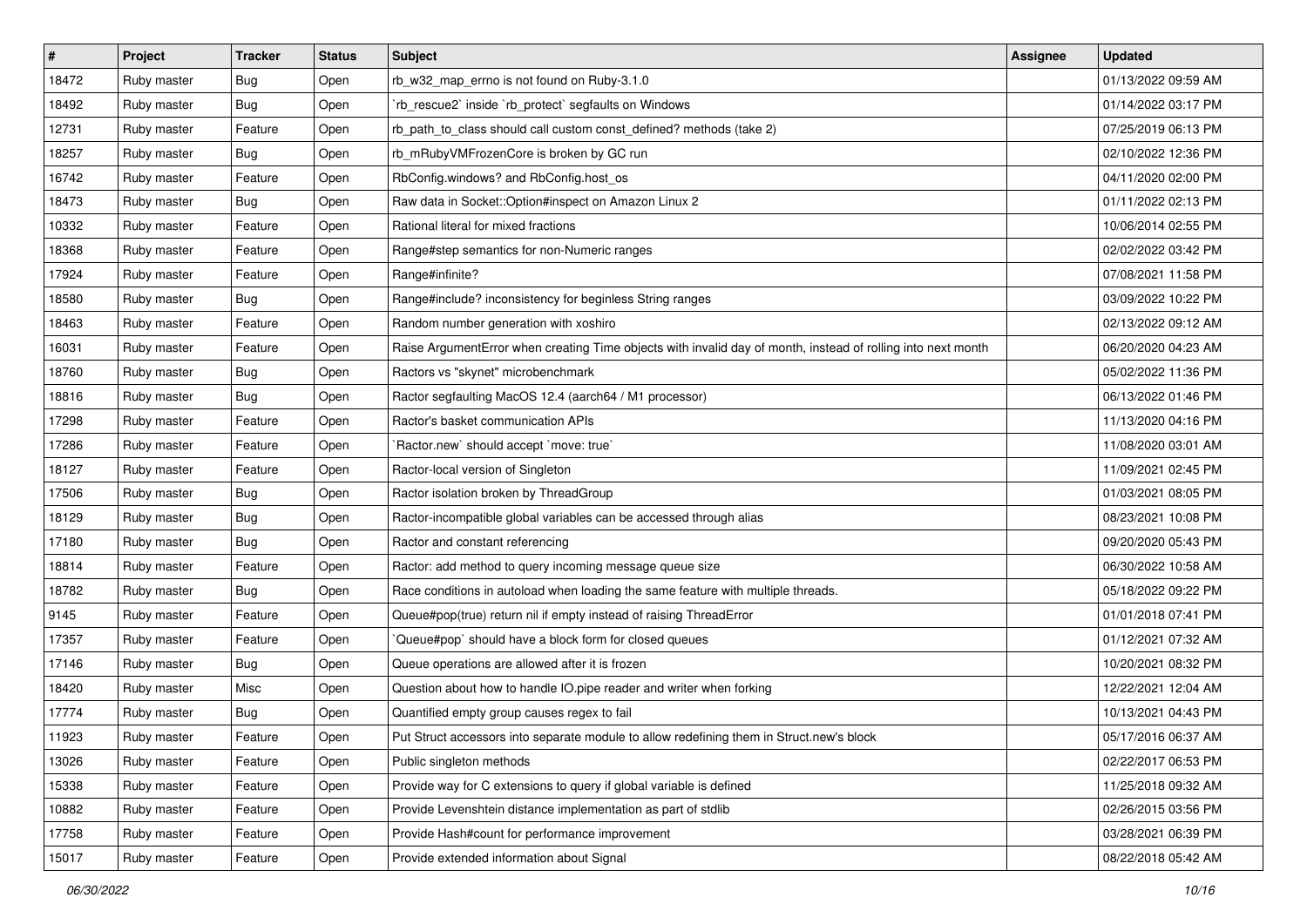| $\vert$ # | Project     | <b>Tracker</b> | <b>Status</b> | <b>Subject</b>                                                                                                                                             | Assignee | <b>Updated</b>      |
|-----------|-------------|----------------|---------------|------------------------------------------------------------------------------------------------------------------------------------------------------------|----------|---------------------|
| 10391     | Ruby master | Feature        | Open          | Provide %eISO-8859-1'string \xAA literal' string literals with explicit encoding                                                                           |          | 10/28/2014 10:27 AM |
| 17004     | Ruby master | Feature        | Open          | Provide a way for methods to omit their return value                                                                                                       |          | 07/20/2020 05:44 AM |
| 14938     | Ruby master | Feature        | Open          | Provide API to get same result as ruby -wc                                                                                                                 |          | 08/06/2018 06:27 PM |
| 16001     | Ruby master | Feature        | Open          | Provide an alias to Kernel#caller_locations(1,1) and Kernel#caller(1,1)                                                                                    |          | 09/04/2019 02:31 PM |
| 13804     | Ruby master | Misc           | Open          | Protected methods cannot be overridden                                                                                                                     |          | 08/10/2017 09:41 PM |
| 15811     | Ruby master | Feature        | Open          | Propsing new method for comparing equality of 2 (float) numbers relatively                                                                                 |          | 07/29/2019 04:40 PM |
| 18462     | Ruby master | Feature        | Open          | Proposal to merge WASI based WebAssembly support                                                                                                           |          | 03/24/2022 03:05 AM |
| 18410     | Ruby master | Feature        | Open          | Proposal to make inspect include underscores on numerics                                                                                                   |          | 12/16/2021 09:07 AM |
| 16287     | Ruby master | Feature        | Open          | Proposal to add .second and .third in particular to class Array                                                                                            |          | 10/31/2019 01:47 PM |
| 14869     | Ruby master | Feature        | Open          | Proposal to add Hash#===                                                                                                                                   |          | 08/09/2018 04:03 AM |
| 14916     | Ruby master | Feature        | Open          | Proposal to add Array#===                                                                                                                                  |          | 08/09/2018 04:06 AM |
| 12843     | Ruby master | Feature        | Open          | Proposal to add a new method to class File in order to determine the name of the file without any suffix                                                   |          | 10/17/2016 08:56 AM |
| 15879     | Ruby master | Feature        | Open          | Proposal: Time#to_i accepts :unit keyword                                                                                                                  |          | 07/29/2019 07:32 AM |
| 18357     | Ruby master | Feature        | Open          | Proposal: stop raising when block passed to IO#each_* closes the IO                                                                                        |          | 11/22/2021 09:03 PM |
| 12125     | Ruby master | Feature        | Open          | Proposal: Shorthand operator for Object#method                                                                                                             |          | 01/07/2022 06:23 PM |
| 16273     | Ruby master | Feature        | Open          | Proposal: Shorthand operator for "#instance_method"                                                                                                        |          | 01/14/2020 12:24 PM |
| 16341     | Ruby master | Feature        | Open          | Proposal: Set#to_proc and Hash#to_proc                                                                                                                     |          | 11/12/2019 08:12 PM |
| 17786     | Ruby master | Feature        | Open          | Proposal: new "ends" keyword                                                                                                                               |          | 04/11/2021 01:40 AM |
| 15580     | Ruby master | Feature        | Open          | Proposal: method addition to class String called .indices (String#indices)                                                                                 |          | 07/29/2020 01:54 AM |
| 11868     | Ruby master | Feature        | Open          | Proposal for RubyVM::InstructionSequence.compile to return an object containing the syntax error information<br>currently written to STDERR                |          | 04/21/2016 05:49 AM |
| 11815     | Ruby master | Feature        | Open          | Proposal for method `Array#difference`                                                                                                                     |          | 07/20/2020 11:34 PM |
| 11361     | Ruby master | Feature        | Open          | proposal for easy method to nil-guard for generated variable name.                                                                                         |          | 02/21/2016 12:01 PM |
| 18150     | Ruby master | Misc           | Open          | Proposal: Deprecate leading zero syntax to declare octals, since it's extremely confusing (and Python 3<br>removed it too)                                 |          | 09/04/2021 03:21 AM |
| 18841     | Ruby master | Feature        | Open          | Proposal: autoload_relative                                                                                                                                |          | 06/19/2022 11:22 PM |
| 17579     | Ruby master | Feature        | Open          | [Proposal] A suggestion for newline-separated shorthand notation, for the creation of Arrays containing strings<br>that may contain ' ' (space) characters |          | 01/25/2021 04:33 PM |
| 15864     | Ruby master | Feature        | Open          | Proposal: Add methods to determine if it is an infinite range                                                                                              |          | 08/22/2019 07:36 AM |
| 10215     | Ruby master | Feature        | Open          | prohibit subclassing for classes without allocator in Ruby                                                                                                 |          | 09/08/2014 07:29 AM |
| 15302     | Ruby master | Feature        | Open          | Proc#with and Proc#by, for partial function application and currying                                                                                       |          | 11/23/2018 10:16 AM |
| 7082      | Ruby master | Feature        | Open          | Process. kill 0 in windows can return spurious success                                                                                                     |          | 12/25/2017 06:15 PM |
| 8786      | Ruby master | Feature        | Open          | Process.clock_gettime(:realtime)                                                                                                                           |          | 08/15/2013 10:33 PM |
| 15477     | Ruby master | Feature        | Open          | Proc#arity returns -1 for composed lambda Procs of known arguments                                                                                         |          | 03/15/2019 12:39 PM |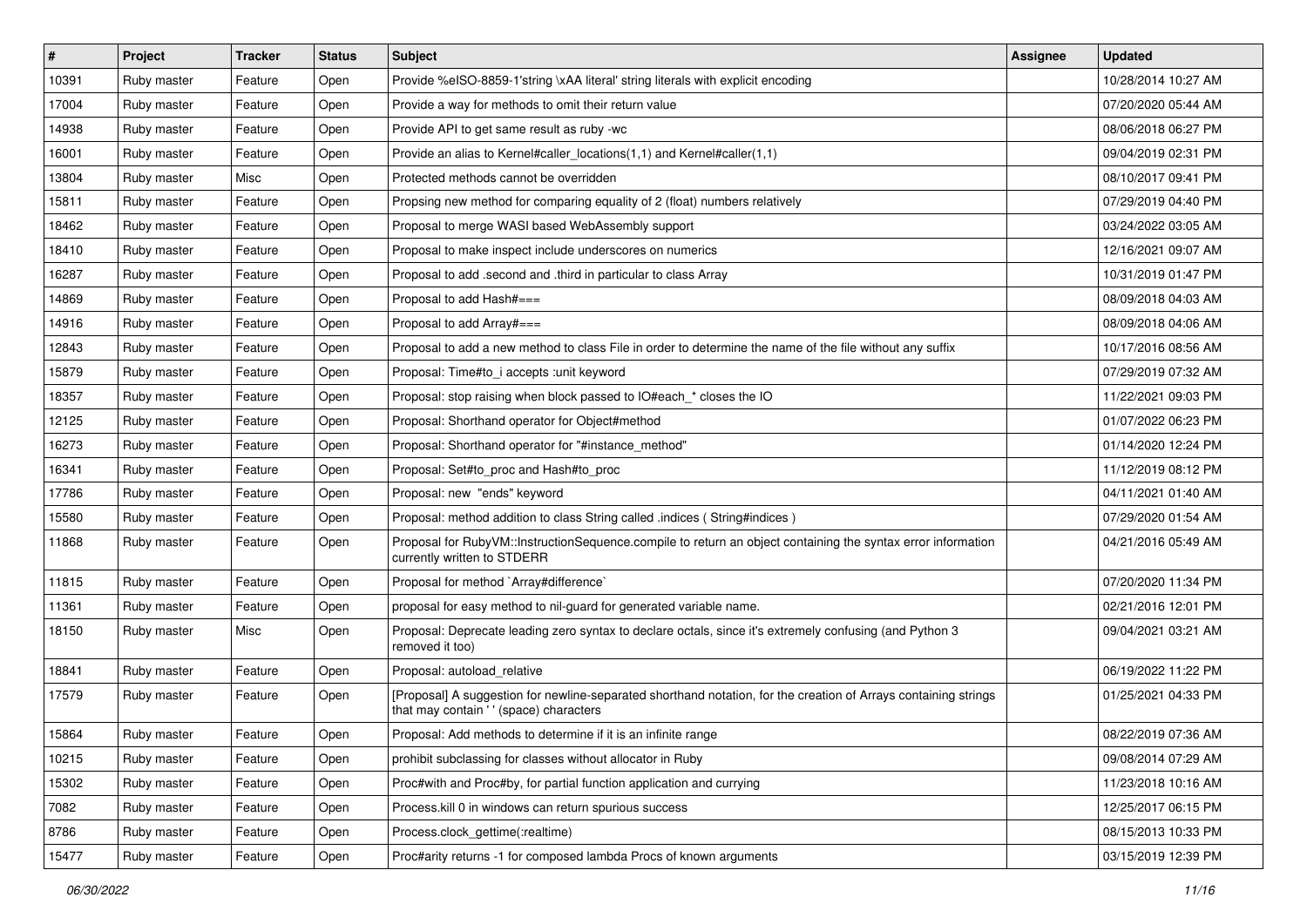| $\sharp$ | Project     | <b>Tracker</b> | <b>Status</b> | <b>Subject</b>                                                                                                     | Assignee | <b>Updated</b>      |
|----------|-------------|----------------|---------------|--------------------------------------------------------------------------------------------------------------------|----------|---------------------|
| 16752    | Ruby master | Feature        | Open          | :private param for const_set                                                                                       |          | 04/03/2020 12:35 AM |
| 17647    | Ruby master | Feature        | Open          | Print register `r11` on 32-bit ARM Linux                                                                           |          | 04/30/2021 11:22 AM |
| 18360    | Ruby master | Feature        | Open          | <b>PrettyPrint enhancements</b>                                                                                    |          | 11/24/2021 12:15 AM |
| 16816    | Ruby master | Feature        | Open          | Prematurely terminated Enumerator should stay terminated                                                           |          | 04/09/2021 09:24 PM |
| 17565    | Ruby master | Misc           | Open          | Prefer use of access(2) in rb_file_load_ok() to check for existence of require'd files                             |          | 01/21/2021 08:52 PM |
| 16487    | Ruby master | Misc           | Open          | Potential for SIMD usage in ruby-core                                                                              |          | 01/16/2020 05:25 AM |
| 10343    | Ruby master | Feature        | Open          | Postfix notations for 'when' and 'else' inside 'case' statement                                                    |          | 10/08/2014 05:25 PM |
| 11446    | Ruby master | Feature        | Open          | Possible work around for the requirement to supplying arguments like this: .map(&:method, <arguments>)</arguments> |          | 08/14/2015 04:40 PM |
| 11630    | Ruby master | Feature        | Open          | possibility to serialize Proc or Lambda                                                                            |          | 11/23/2015 01:34 PM |
| 11700    | Ruby master | Feature        | Open          | positive flags for reverse lookup to socket                                                                        |          | 11/17/2015 02:48 AM |
| 17586    | Ruby master | Misc           | Open          | Please run Windows CI in all std-lib repos                                                                         |          | 01/28/2021 02:34 PM |
| 9853     | Ruby master | Feature        | Open          | Please consider quoted generation of hash like in %h( foo bar bee blaa)                                            |          | 05/19/2014 04:43 PM |
| 10308    | Ruby master | Feature        | Open          | Pipes in Ruby                                                                                                      |          | 09/30/2014 11:21 PM |
| 14392    | Ruby master | Feature        | Open          | Pipe operator                                                                                                      |          | 12/13/2018 09:51 AM |
| 11100    | Ruby master | Feature        | Open          | Permit multiple captures with String[Regexp, ]                                                                     |          | 01/24/2016 08:42 AM |
| 15172    | Ruby master | Feature        | Open          | Performance: create method(s) to mimic __builtin_ctz compiler directive functionality                              |          | 12/28/2018 05:11 PM |
| 14574    | Ruby master | Feature        | Open          | percent literals and binary encoding strings                                                                       |          | 03/04/2018 07:38 AM |
| 18384    | Ruby master | Feature        | Open          | Pattern Match Object                                                                                               |          | 05/07/2022 06:01 PM |
| 16370    | Ruby master | Feature        | Open          | Pattern matching with variable assignment (the priority of `in` operator)                                          |          | 11/27/2019 01:55 PM |
| 17925    | Ruby master | <b>Bug</b>     | Open          | Pattern matching syntax using semicolon one-line                                                                   |          | 06/04/2021 03:08 PM |
| 18583    | Ruby master | Feature        | Open          | Pattern-matching: API for custom unpacking strategies?                                                             |          | 03/17/2022 01:10 PM |
| 14715    | Ruby master | Feature        | Open          | Pathname#== should compare by #realpath instead of #to_s                                                           |          | 08/26/2019 07:38 PM |
| 10370    | Ruby master | Feature        | Open          | [PATCH] We don't need to check whether rb_block_call exists                                                        |          | 01/29/2019 06:46 PM |
| 11634    | Ruby master | Feature        | Open          | [PATCH] variable.c (rb_global_tbl): convert to id_table                                                            |          | 10/29/2015 08:11 PM |
| 15350    | Ruby master | Feature        | Open          | [PATCH] thread_sync.c (queue_sleep): remove deadlock checking                                                      |          | 12/05/2018 08:42 AM |
| 14851    | Ruby master | Feature        | Open          | [PATCH] thread_pthread.c: remove non-sleepy timer thread implementation                                            |          | 07/19/2021 05:23 AM |
| 13514    | Ruby master | Feature        | Open          | [PATCH] thread_pthread.c (native_sleep): preserve old unblock function                                             |          | 07/27/2021 11:41 AM |
| 15310    | Ruby master | <b>Bug</b>     | Open          | [PATCH] thread_pthread.c: close race from UBF_TIMER and non-GVL-releasing thread                                   |          | 11/20/2018 12:50 AM |
| 14759    | Ruby master | Feature        | Open          | [PATCH] set M_ARENA_MAX for glibc malloc                                                                           |          | 03/15/2019 06:54 AM |
| 14153    | Ruby master | Feature        | Open          | [PATCH] resurrection of # -*- warn_past_scope: true -*-                                                            |          | 12/26/2017 08:53 AM |
| 13245    | Ruby master | Feature        | Open          | [PATCH] reject inter-thread TLS modification                                                                       |          | 09/12/2017 12:54 PM |
| 11796    | Ruby master | Feature        | Open          | [PATCH] Refactor reduce call get stat()                                                                            |          | 12/09/2015 02:33 PM |
| 11431    | Ruby master | Feature        | Open          | [PATCH] rb_parser_compile_*: remove volatile arg                                                                   |          | 07/27/2021 07:27 AM |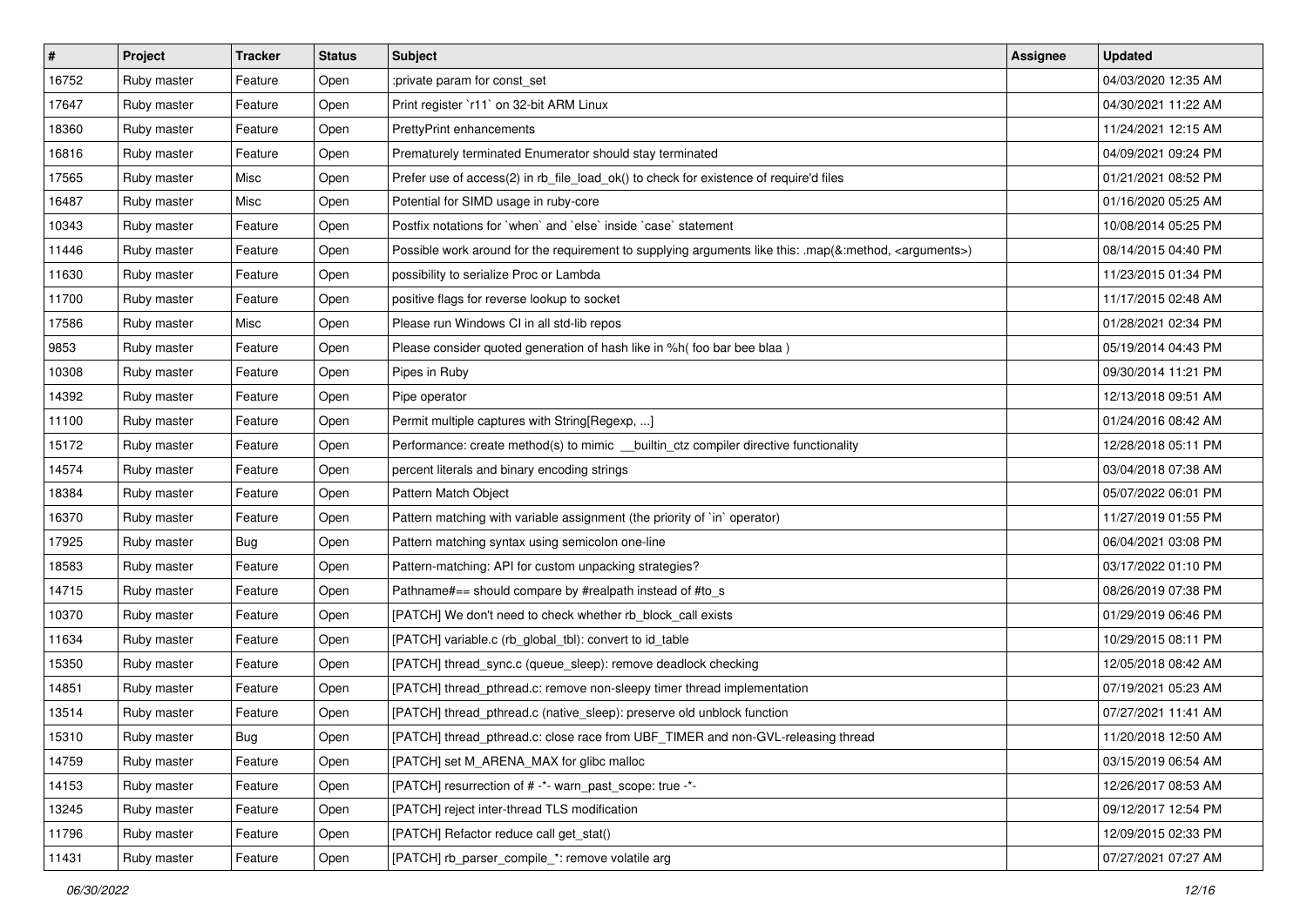| $\vert$ # | Project     | <b>Tracker</b> | <b>Status</b> | <b>Subject</b>                                                                           | Assignee | <b>Updated</b>      |
|-----------|-------------|----------------|---------------|------------------------------------------------------------------------------------------|----------|---------------------|
| 13103     | Ruby master | Feature        | Open          | [PATCH] random.c: use "_NR_" syscall prefix on Linux (instead of "SYS_")                 |          | 01/11/2017 10:51 PM |
| 13719     | Ruby master | Feature        | Open          | [PATCH] net/http: allow existing socket arg for Net::HTTP.start                          |          | 09/12/2020 09:45 PM |
| 11786     | Ruby master | Feature        | Open          | [PATCH] micro-optimize case dispatch even harder                                         |          | 12/09/2015 09:58 AM |
| 10225     | Ruby master | Feature        | Open          | [PATCH] *math.c: New method Math.normcdf                                                 |          | 01/05/2018 09:01 PM |
| 11273     | Ruby master | Feature        | Open          | [PATCH] Make it possible to `load` from a FIFO file                                      |          | 07/23/2019 05:45 PM |
| 15006     | Ruby master | Feature        | Open          | [PATCH] io.c: use copy_file_range with every types of files                              |          | 08/21/2018 07:52 PM |
| 15386     | Ruby master | <b>Bug</b>     | Open          | [PATCH] io.c (rb_io_check_char_readable): do not io_fflush buffered sockets              |          | 12/06/2018 11:38 AM |
| 13095     | Ruby master | Feature        | Open          | [PATCH] io.c (rb_f_syscall): remove deprecation notice                                   |          | 03/26/2017 06:21 AM |
| 14955     | Ruby master | Feature        | Open          | [PATCH] gc.c: use MADV_FREE to release most of the heap page body                        |          | 08/14/2018 03:04 AM |
| 14177     | Ruby master | Feature        | Open          | PATCH: File::Stat#dev on Windows                                                         |          | 12/25/2017 06:15 PM |
| 12017     | Ruby master | Feature        | Open          | [PATCH] dedupe string keys from Marshal.load                                             |          | 01/25/2016 09:02 AM |
| 8566      | Ruby master | Feature        | Open          | [PATCH] Allow to configure additional preludes                                           |          | 12/10/2014 01:13 PM |
| 10552     | Ruby master | Feature        | Open          | [PATCH] Add Enumerable#frequencies and Enumerable#relative_frequencies                   |          | 11/30/2014 11:56 AM |
| 10927     | Ruby master | Feature        | Open          | [PATCH] Add default empty string to string replacements                                  |          | 03/04/2015 10:49 AM |
| 11315     | Ruby master | Feature        | Open          | [PATCH] Add Array#^ for parity with other set-like operations.                           |          | 06/29/2015 05:05 AM |
| 10726     | Ruby master | Feature        | Open          | [PATCH 4/4] * New methods: Set#power                                                     |          | 01/28/2015 07:48 AM |
| 10386     | Ruby master | Feature        | Open          | [PATCH 3/3] There is little possibility of using m_sqrt at complex.c                     |          | 11/10/2014 11:10 PM |
| 10505     | Ruby master | Feature        | Open          | [PATCH 2/n] DDDDDDDD./Object#eql? with block. (ja/en)                                    |          | 11/13/2014 05:52 PM |
| 10474     | Ruby master | Feature        | Open          | [PATCH 1/1] Refactoring math.c (Combined some macros into one macro)                     |          | 11/10/2014 10:29 PM |
| 10318     | Ruby master | Feature        | Open          | [PATCH 0/n] Let underscore be positionally matched arg to omit binding obvious variable. |          | 12/10/2020 08:53 AM |
| 10455     | Ruby master | Feature        | Open          | [PATCH 0/n] Combine interface for creating new matrix                                    |          | 10/29/2014 10:17 PM |
| 10378     | Ruby master | Feature        | Open          | [PATCH 0/3] It's better $(1 + 0i)$ real? return true                                     |          | 01/05/2018 09:01 PM |
| 17576     | Ruby master | Feature        | Open          | Partial Functions (procs, lambdas)                                                       |          | 01/24/2021 07:58 PM |
| 16113     | Ruby master | Feature        | Open          | Partial application                                                                      |          | 03/02/2021 02:00 PM |
| 15734     | Ruby master | Feature        | Open          | Parsing of shorthand IPv4 addresses compatible with inet_aton                            |          | 03/28/2019 05:50 PM |
| 18883     | Ruby master | Bug            | Open          | parse.y: trailing comma cannot coexist with star                                         |          | 06/28/2022 07:25 AM |
| 18878     | Ruby master | Bug            | Open          | parse.y: Foo::Bar {} is inconsistently rejected                                          |          | 06/28/2022 03:38 AM |
| 18242     | Ruby master | Feature        | Open          | Parser makes multiple assignment sad in confusing way                                    |          | 10/09/2021 07:58 AM |
| 14785     | Ruby master | Feature        | Open          | Parse guard statements like regular conditionals                                         |          | 05/25/2018 05:46 AM |
| 12094     | Ruby master | Feature        | Open          | parameterized property assignment: $o.prop(arg) = 1$                                     |          | 03/17/2016 07:05 AM |
| 18731     | Ruby master | <b>Bug</b>     | Open          | Parallel test-all sometimes does not run at all some tests                               |          | 04/23/2022 12:58 PM |
| 15945     | Ruby master | Feature        | Open          | Option to truncate in `String#ljust`, `String#rjust`, and `String#center`                |          | 06/20/2019 02:39 PM |
| 18783     | Ruby master | <b>Bug</b>     | Open          | OptionParser should recognize "-" as an optional argument                                |          | 05/19/2022 12:15 AM |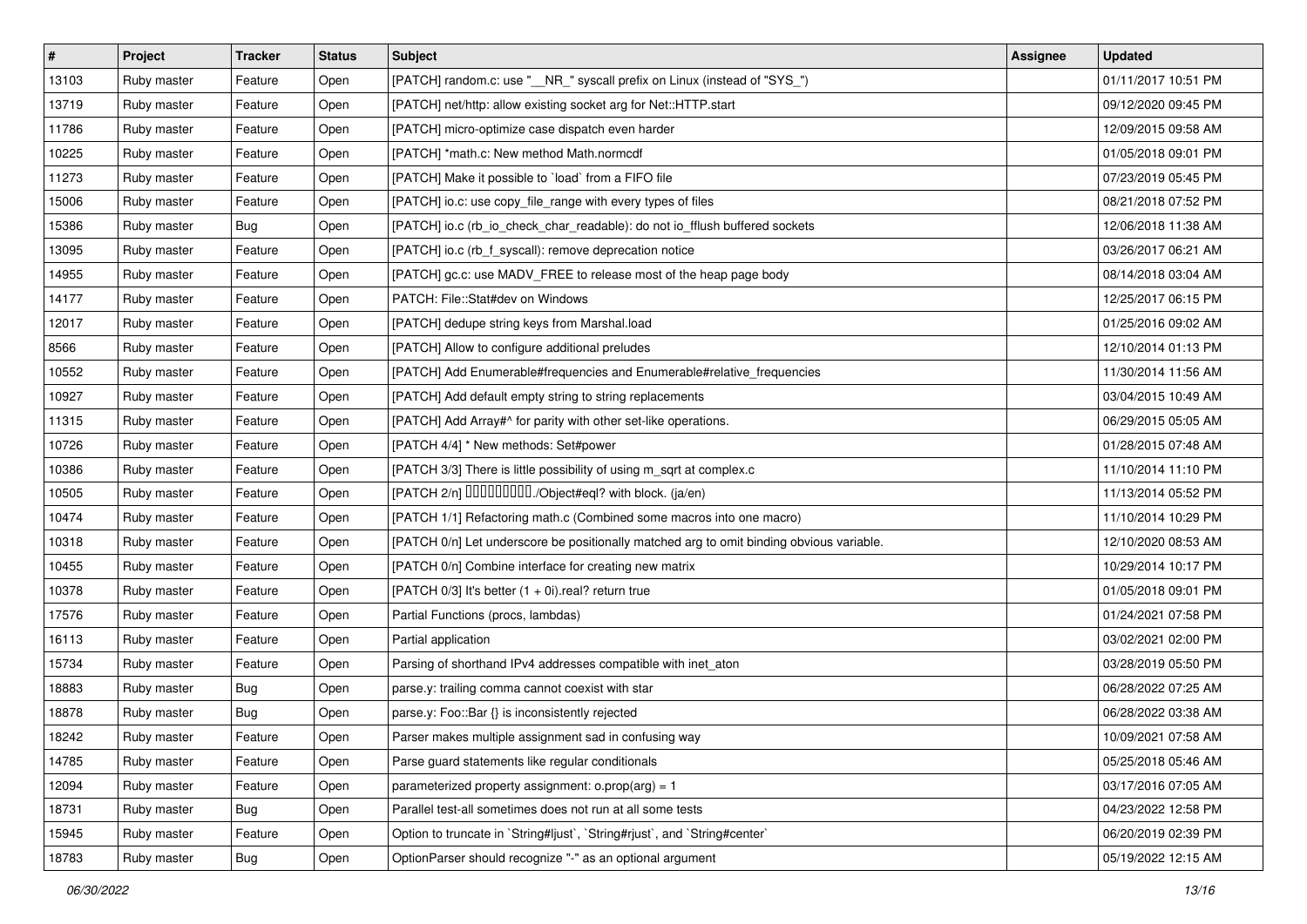| $\vert$ # | Project     | <b>Tracker</b> | <b>Status</b> | <b>Subject</b>                                                                         | Assignee | <b>Updated</b>      |
|-----------|-------------|----------------|---------------|----------------------------------------------------------------------------------------|----------|---------------------|
| 15724     | Ruby master | Feature        | Open          | Optionally suppress output from IRB for assignment expressions                         |          | 03/27/2019 08:43 PM |
| 16431     | Ruby master | Feature        | Open          | Optionally load did_you_mean (and RubyGems)                                            |          | 12/18/2019 07:19 PM |
| 17115     | Ruby master | Feature        | Open          | Optimize String#casecmp? for ASCII strings                                             |          | 08/15/2020 03:48 AM |
| 12755     | Ruby master | Feature        | Open          | optimize instruction sequence                                                          |          | 09/12/2016 07:05 AM |
| 16600     | Ruby master | Feature        | Open          | Optimized opcodes for frozen arrays and hashes literals                                |          | 01/30/2020 09:51 AM |
| 15721     | Ruby master | Feature        | Open          | optimize comparison of special const                                                   |          | 03/22/2019 06:25 AM |
| 9667      | Ruby master | Feature        | Open          | Optimization of FILE_and _dir_                                                         |          | 03/25/2014 04:48 AM |
| 16049     | Ruby master | Feature        | Open          | optimization for frozen dynamic string literals "#{exp}" dup and +"#{exp}"             |          | 08/14/2019 04:30 PM |
| 12403     | Ruby master | Feature        | Open          | Optimise Regexp#match?                                                                 |          | 05/24/2016 05:54 AM |
| 12869     | Ruby master | Feature        | Open          | open-uri's open rejects `BOM' in encoding                                              |          | 10/25/2016 05:06 AM |
| 8544      | Ruby master | Feature        | Open          | OpenURI should open 'file://' URIs                                                     |          | 12/12/2015 04:30 PM |
| 15225     | Ruby master | Feature        | Open          | OpenStruct: Recursively converting child Hash objects to OpenStruct objects.           |          | 01/03/2021 02:30 AM |
| 14555     | Ruby master | Feature        | Open          | OpenStruct performance doesn't have to be slow                                         |          | 02/27/2018 12:59 AM |
| 11582     | Ruby master | <b>Bug</b>     | Open          | On Solaris, Rational#** returns -Infinity for Rational(0) when passed a negative Float |          | 10/13/2015 03:12 AM |
| 17316     | Ruby master | Feature        | Open          | On memoization                                                                         |          | 05/13/2022 11:32 AM |
| 15463     | Ruby master | Feature        | Open          | oneshot coverage does not allow counting code lines without coverage                   |          | 12/25/2018 12:52 PM |
| 17258     | Ruby master | Feature        | Open          | Oneshot Branch Coverage                                                                |          | 10/09/2020 08:26 PM |
| 15936     | Ruby master | Feature        | Open          | on_error in lieu of rescue, raise                                                      |          | 06/21/2019 07:05 PM |
| 12523     | Ruby master | Feature        | Open          | `Object#values_at`                                                                     |          | 01/05/2020 03:44 PM |
| 8614      | Ruby master | Feature        | Open          | Object#singleton_class with a block                                                    |          | 07/12/2013 10:14 AM |
| 18776     | Ruby master | Feature        | Open          | <b>Object Shapes</b>                                                                   |          | 05/13/2022 01:11 AM |
| 6758      | Ruby master | Feature        | Open          | Object#sequence                                                                        |          | 12/25/2017 06:15 PM |
| 18573     | Ruby master | Feature        | Open          | Object#pack1                                                                           |          | 02/08/2022 08:51 AM |
| 16374     | Ruby master | Feature        | Open          | Object#nullify to provide scalars with the effect similar to Enumerable#reject         |          | 12/08/2019 02:30 AM |
| 17330     | Ruby master | Feature        | Open          | Object#non                                                                             |          | 01/25/2021 03:54 PM |
| 8506      | Ruby master | Feature        | Open          | Object#iter_for / Object#to_iter                                                       |          | 06/10/2013 05:21 PM |
| 11694     | Ruby master | Feature        | Open          | Numeric#nonpositive?, nonnegative?                                                     |          | 11/16/2015 12:56 AM |
| 18837     | Ruby master | <b>Bug</b>     | Open          | Not possible to evaluate expression with numbered parameters in it                     |          | 06/17/2022 12:48 PM |
| 18647     | Ruby master | Feature        | Open          | Non-recursive option for iseq-targeted Tracepoints in ruby 2.6+                        |          | 03/18/2022 09:41 AM |
| 8714      | Ruby master | Feature        | Open          | Non-interpolated regular expression literal                                            |          | 08/02/2013 08:00 PM |
| 18285     | Ruby master | Feature        | Open          | NoMethodError#message uses a lot of CPU/is really expensive to call                    |          | 01/30/2022 12:45 PM |
| 18518     | Ruby master | Bug            | Open          | NoMemoryError + [FATAL] failed to allocate memory for twice 1 << large                 |          | 01/28/2022 01:40 PM |
| 13634     | Ruby master | Misc           | Open          | NilClass is lying about respond_to?(:clone)                                            |          | 06/06/2017 08:27 AM |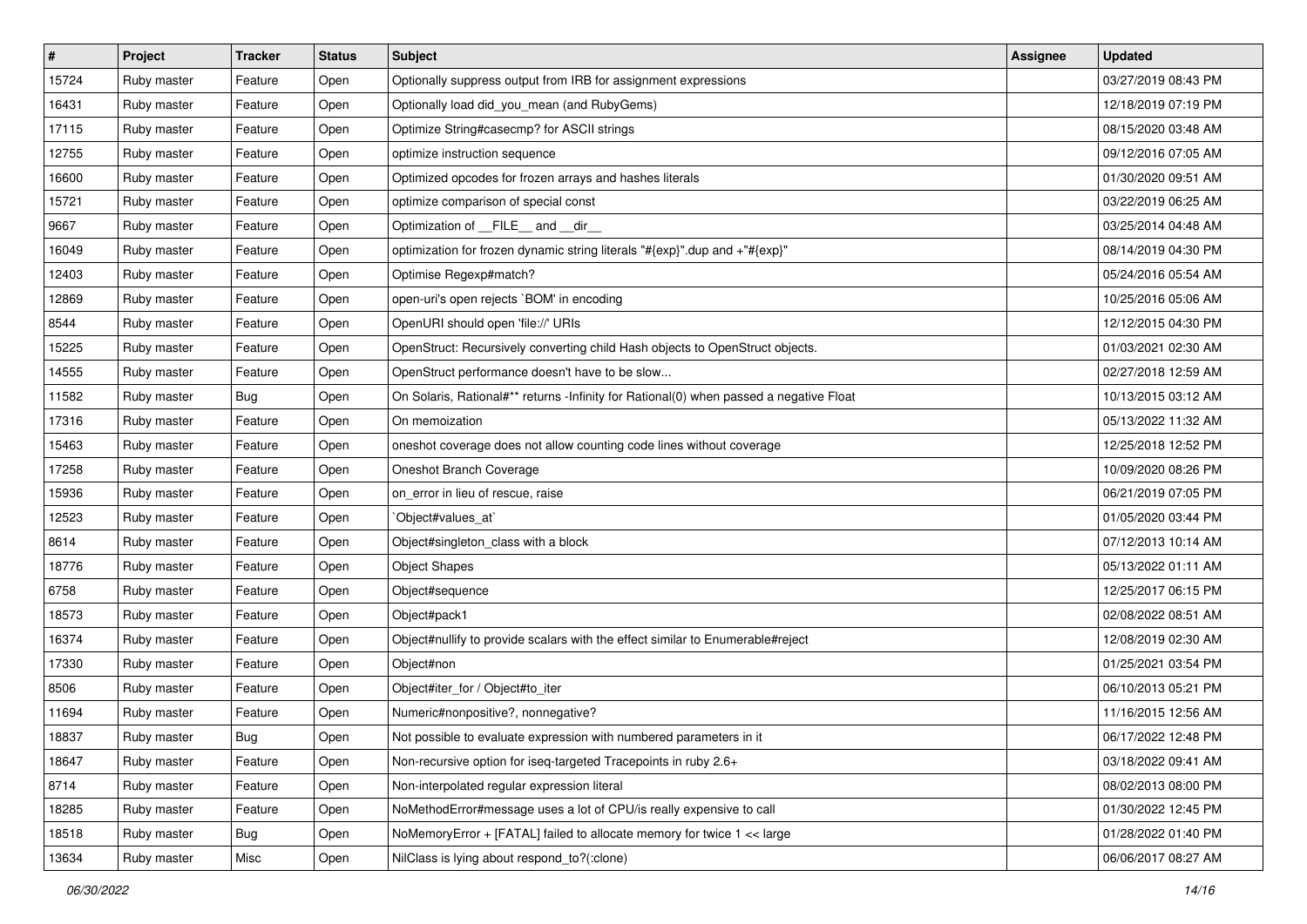| $\vert$ # | Project     | <b>Tracker</b> | <b>Status</b> | <b>Subject</b>                                                                                                                             | Assignee | <b>Updated</b>      |
|-----------|-------------|----------------|---------------|--------------------------------------------------------------------------------------------------------------------------------------------|----------|---------------------|
| 14624     | Ruby master | Feature        | Open          | #{nil} allocates a fresh empty string each time                                                                                            |          | 04/21/2018 11:12 AM |
| 15526     | Ruby master | Feature        | Open          | New way to destruct an object hash                                                                                                         |          | 01/14/2019 03:45 PM |
| 14951     | Ruby master | Feature        | Open          | New operator to evaluate truthy/falsy/logical equivalence                                                                                  |          | 08/02/2018 07:16 AM |
| 14801     | Ruby master | Feature        | Open          | New method 'show_stack' to show Ruby stack(s) when program is running                                                                      |          | 06/01/2018 09:45 AM |
| 10181     | Ruby master | Feature        | Open          | New method File.openat()                                                                                                                   |          | 10/22/2015 12:12 PM |
| 10366     | Ruby master | Feature        | Open          | New inspection form for rational                                                                                                           |          | 10/11/2014 12:50 AM |
| 6733      | Ruby master | Feature        | Open          | New inspect framework                                                                                                                      |          | 11/24/2021 05:06 AM |
| 14430     | Ruby master | Feature        | Open          | net/http: use Socket.tcp with connect_timeout, instead of TCPSocket.open wrapped in Timeout.timeout                                        |          | 01/19/2021 10:01 AM |
| 11507     | Ruby master | Feature        | Open          | Net::HTTP should use TCP_CORK or TCP_NOPUSH to avoid fragmenting packets                                                                   |          | 09/04/2015 09:47 AM |
| 16482     | Ruby master | Feature        | Open          | net/http should support TLS connection to proxies                                                                                          |          | 01/05/2020 05:52 PM |
| 8681      | Ruby master | Feature        | Open          | Net::HTTP should set TCP_NODELAY for requests with body                                                                                    |          | 12/23/2021 11:43 PM |
| 17166     | Ruby master | Feature        | Open          | net/http not supporting unix domain sockets                                                                                                |          | 09/12/2020 02:51 PM |
| 10179     | Ruby master | Feature        | Open          | Net::HTTP::Get.new("https://google.com").basic_auth(user_name, password) should throw exception stating<br>the need to set use_ssl to true |          | 09/13/2015 03:25 AM |
| 18661     | Ruby master | Bug            | Open          | Net::HTTP behavior changed between 2.6 and 3.1 on windows.                                                                                 |          | 03/25/2022 01:57 PM |
| 17548     | Ruby master | Feature        | Open          | Need simple way to include symlink directories in Dir.glob                                                                                 |          | 03/21/2022 01:35 PM |
| 10051     | Ruby master | Feature        | Open          | nbsp isn't remove with trim                                                                                                                |          | 07/17/2014 08:02 AM |
| 10168     | Ruby master | Feature        | Open          | Native Object#inspect method should single quote strings that don't need to be double quoted                                               |          | 01/01/2016 08:27 PM |
| 16114     | Ruby master | Misc           | Open          | Naming of "beginless range"                                                                                                                |          | 10/08/2019 03:06 PM |
| 16703     | Ruby master | Feature        | Open          | Namespace parameter for `Module#name`                                                                                                      |          | 03/24/2020 10:08 AM |
| 12317     | Ruby master | Feature        | Open          | Name space of a module                                                                                                                     |          | 09/04/2016 04:59 PM |
| 18642     | Ruby master | Feature        | Open          | Named ripper fields                                                                                                                        |          | 05/12/2022 01:37 PM |
| 18554     | Ruby master | Feature        | Open          | Move unicode_normalize to a default gem                                                                                                    |          | 01/31/2022 05:51 PM |
| 17354     | Ruby master | Bug            | Open          | Module#const_source_location is misleading for constants awaiting autoload                                                                 |          | 03/26/2021 05:56 PM |
| 12319     | Ruby master | Feature        | Open          | Module#const_get` does not accept symbol with nested name                                                                                  |          | 01/04/2020 07:24 PM |
| 18478     | Ruby master | Feature        | Open          | Module#constant_pairs                                                                                                                      |          | 01/11/2022 07:55 PM |
| 16898     | Ruby master | Feature        | Open          | Modify the syntax of -> lambda expressions in ruby3                                                                                        |          | 05/19/2020 02:02 AM |
| 16352     | Ruby master | Feature        | Open          | Modify Marshal to dump objects larger than 2 GiB                                                                                           |          | 06/10/2020 04:12 AM |
| 15592     | Ruby master | Feature        | Open          | mode where "autoload" behaves like an immediate "require"                                                                                  |          | 03/16/2022 09:58 AM |
| 15914     | Ruby master | Feature        | Open          | mkmf without libruby                                                                                                                       |          | 06/12/2019 12:43 PM |
| 16517     | Ruby master | Feature        | Open          | mkmf.rb - changes for Windows?                                                                                                             |          | 01/20/2020 06:05 PM |
| 9760      | Ruby master | <b>Bug</b>     | Open          | mkmf does not allow for linking against custom libraries when a system library is present                                                  |          | 05/24/2016 08:11 AM |
| 15599     | Ruby master | <b>Bug</b>     | Open          | Mixing autoload and require causes deadlock and incomplete definition.                                                                     |          | 02/12/2019 01:40 PM |